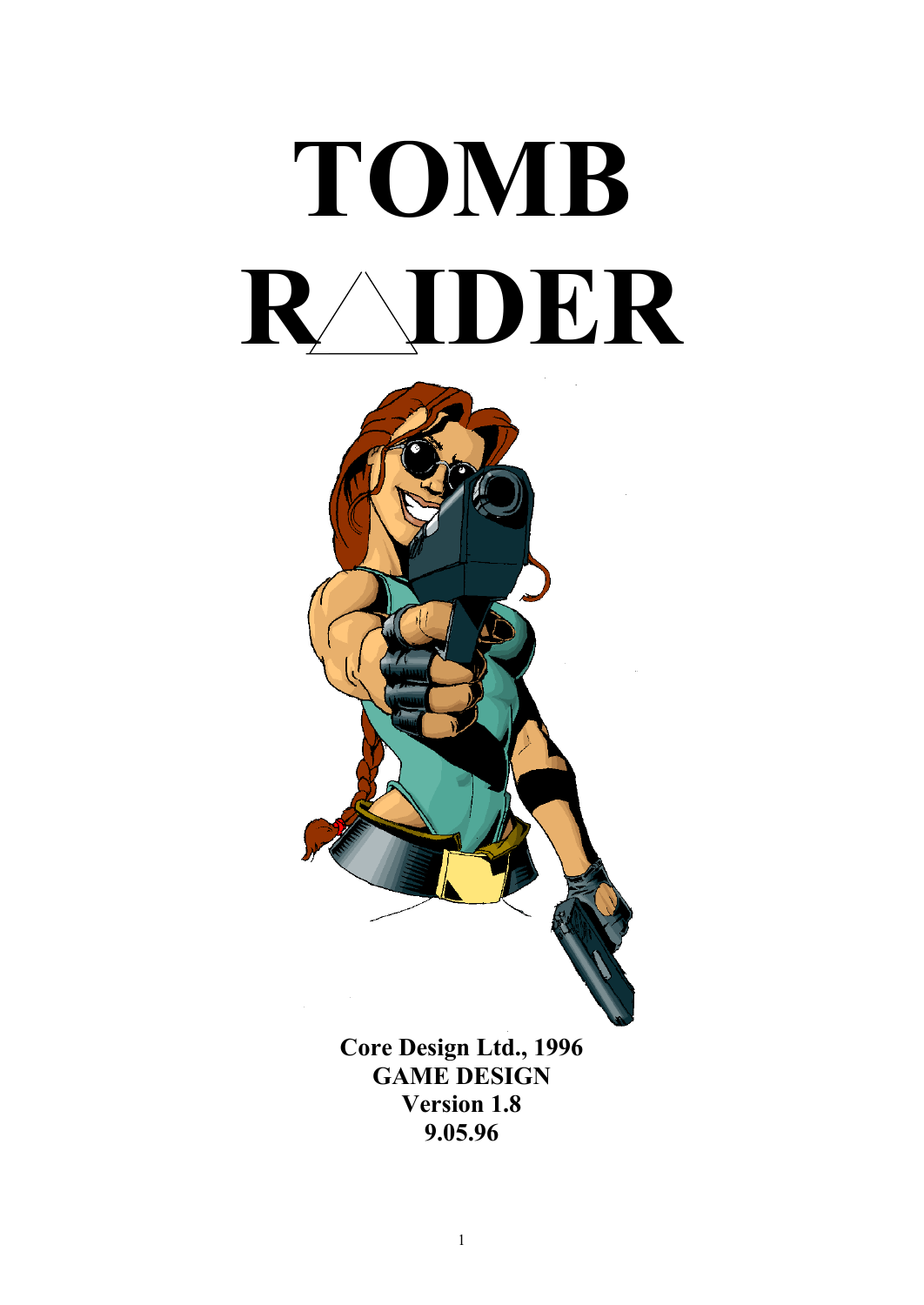# **Introduction**

Tomb Raider follows the adventures of Lara Croft after she is hired by a powerful syndicate to retrieve a mythical object called the Scion. After discovering that she has been used as a pawn in some larger scheme, Lara takes matters into her own hands deciding that whatever the mystery behind this artefact is she will uncover it.

The actual game has many influences as you play. In manoeuvrability it plays like prince of Persia, except that Lara is far more versatile than the prince was. Its puzzles are ultima underworld/doom/dungeon master and a million other games inspired, but original implementation is what counts. Its environment will be richer than any game that has yet been produced, in as much that we are attempting to create *realistic* places (Peruvian massacre sights littered with Spanish and Incan skeletons for instance.) As for fighting, there is no game that has had a system even remotely similar to the one we are going to implement, the closest thing I can liken it to would be a John Woo fight scene. On top of this the visual icing on the cake will be the camera system that will elevate the look of the game far beyond fade to black's dull follow camera.

The Story

| The Game          |                                        |
|-------------------|----------------------------------------|
| <b>Theme</b>      | <b>3D Action Adventure</b>             |
| <b>Style</b>      | <b>Third/person Action Shoot-em up</b> |
| <b>Target Age</b> | 8 and upwards                          |
| <b>Machines</b>   | Sega Saturn, Sony Playstation, PC CD   |
| No. of players    | 1 Player                               |

# **Overview**

Tomb Raider will comprise of 4 levels each of which linked by FMV cut sequences. Each location has a primary goal, levels 1 to 3 require the player to retrieve the three pieces of The Scion. Level 4 is the Pyramid of Atlantis. Each level will be split into several zones. As you progress, extra weapons and power ups will be available to pickup. 5 main activities

- **1. Exploration**
- **2. Platform influences, i.e. (jumping/climbing)**
- **3. Fighting**
- **4. Solving Puzzles**
- **5. Avoiding traps**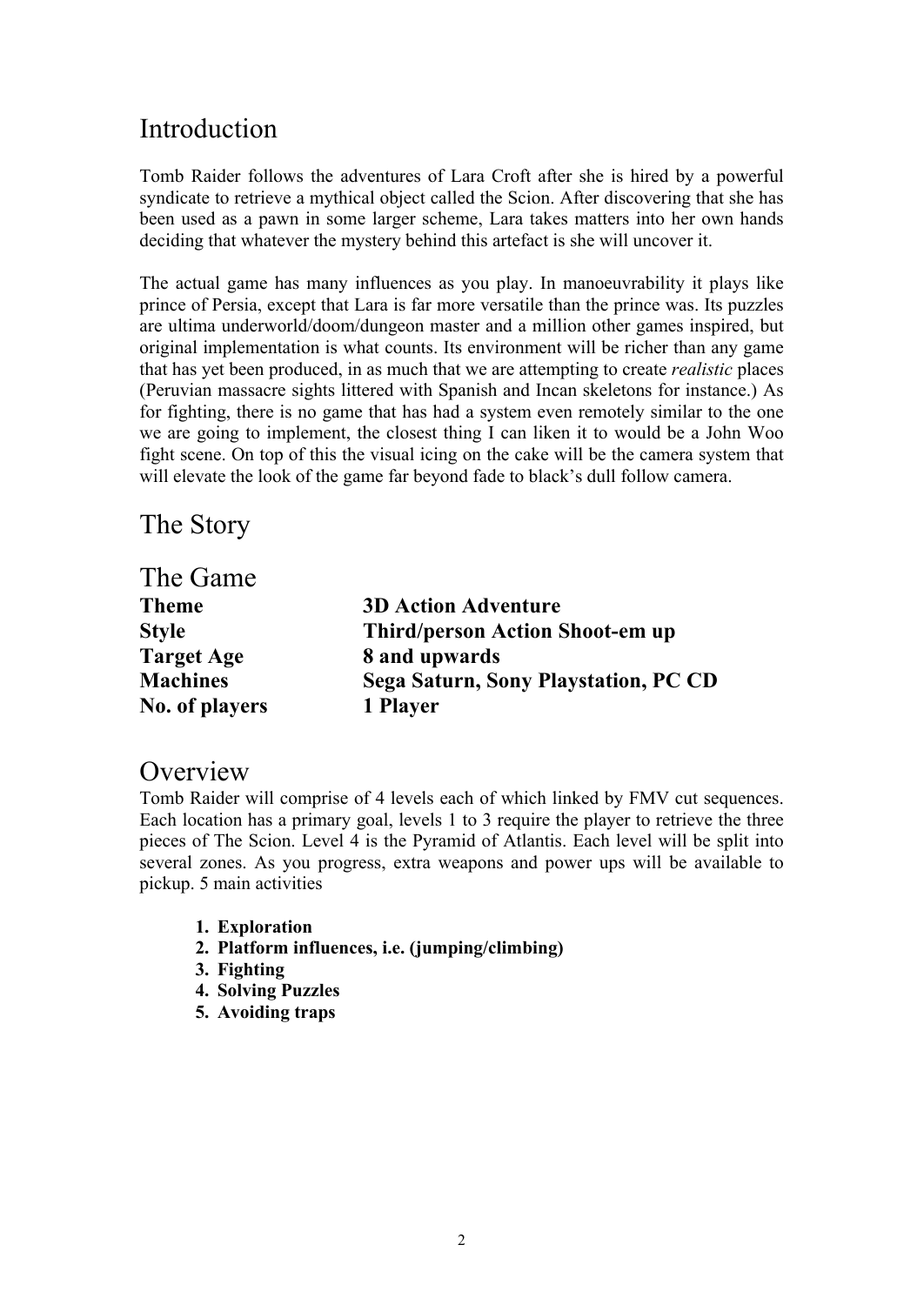# Game Structure 1st Load: **LOGO SCREEN INTRO. PLAY GAME** MENU: save / load games detail levels quit **PLAYER DIE SEQUENCE (BRINGS UP THE MENU) GAME COMPLETION SEQUENCE**

2nd load: **LOGO SCREEN INTRO.** Passport: save / load games quit **PLAY GAME PLAYER DIE SEQUENCE (BRINGS UP THE MENU) GAME COMPLETION SEQUENCE**

# Game Chronology

The locations are as follows:

# Level 1 Vilcabamba**:**

The lost Incan city, supposedly the last stronghold of the Incans against the Spanish. This simple starting level gives the player a chance to get used to the character, and the game feel, providing more atmosphere than non-stop action. There will be a minimal number of 'baddies' in this level.

## **Zone1 Cave** Waterfall. **Barracks Zone2 City** Central Square Palace Harem **Zone3 Tomb** Sacrificial Area Crypt

Kings Chamber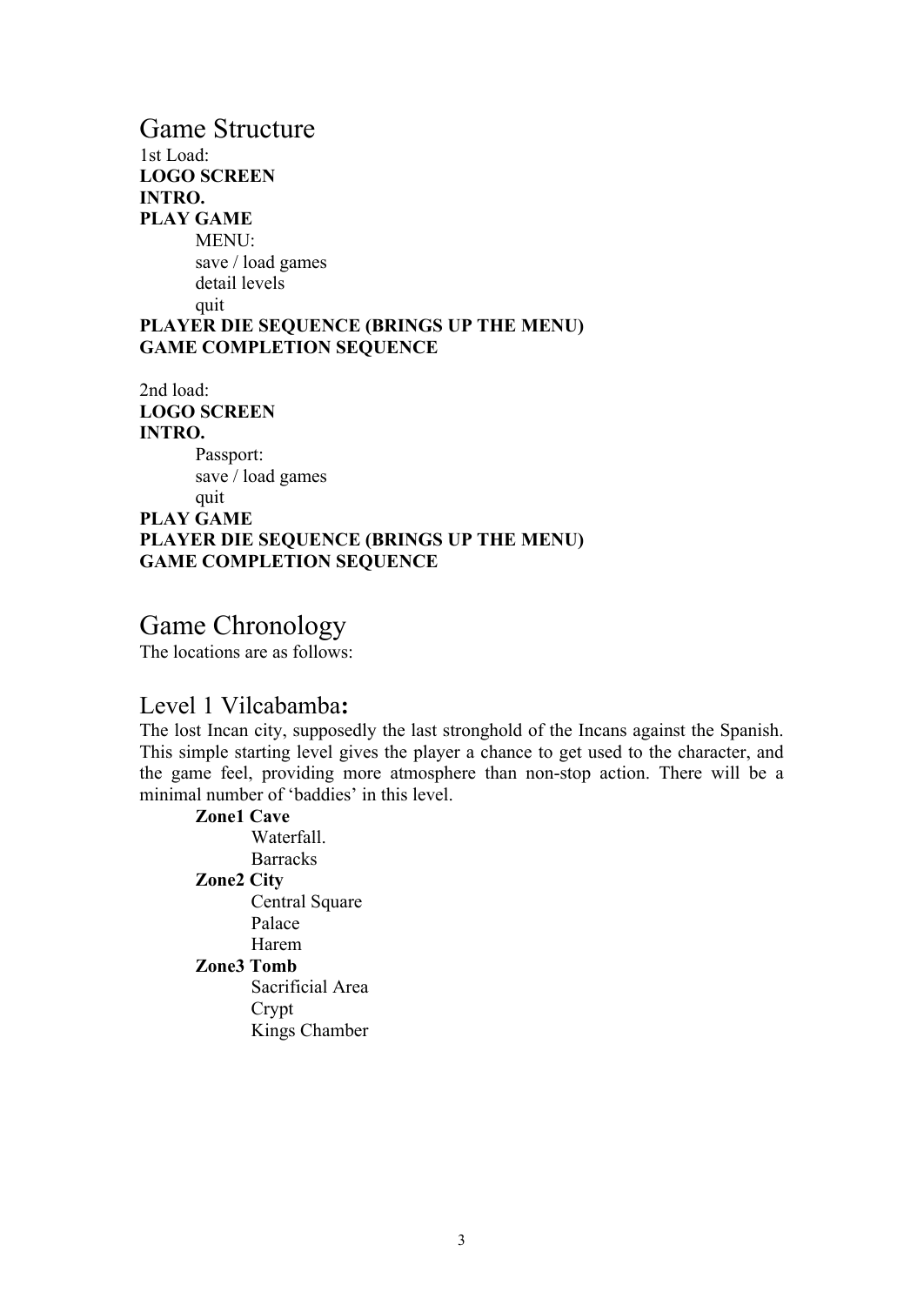# Level 2- Labyrinth

Greek / Roman Style mixing legends of the odessy and Illiad, in a jungle setting.

## **Zone1 Temple**

Library Meditation Garden **Baths** 

## **Zone2 Stairs**

Stairs bit Coliseum / gladiator bit (no Ulrika.) **Zone3 Tomb**

Underwater Scion resting place

# Level 3 Egyptian

Obligatory Egyptian level built on the remains of atlantian storage facility.

# **Zone1 Living Quarters**

River /waterfalls Temple

## **Zone2 Tomb**

Star Map Queens chamber Kings Chamber

# **Zone3 Atlantean Puzzle**

Mental Test Physical Test Fighting Test Resting place of Scion

# Level 4 Atlantean Pyramid

On entering Pyramid, it is Deactivated, and spooky, nothing going on. Then The pyramid is activated by Natla, and all hell breaks loose. Once the control centre is destroyed, Lara must escape as the Pyramid is blowing up around her.

# **Zone1 Entrance**

Waterbit Natla enterprises place Entrance with statues

# **Zone2 Pods**

Pod Area Laboratory Scion resting place **Zone3 Exit**

Stuff.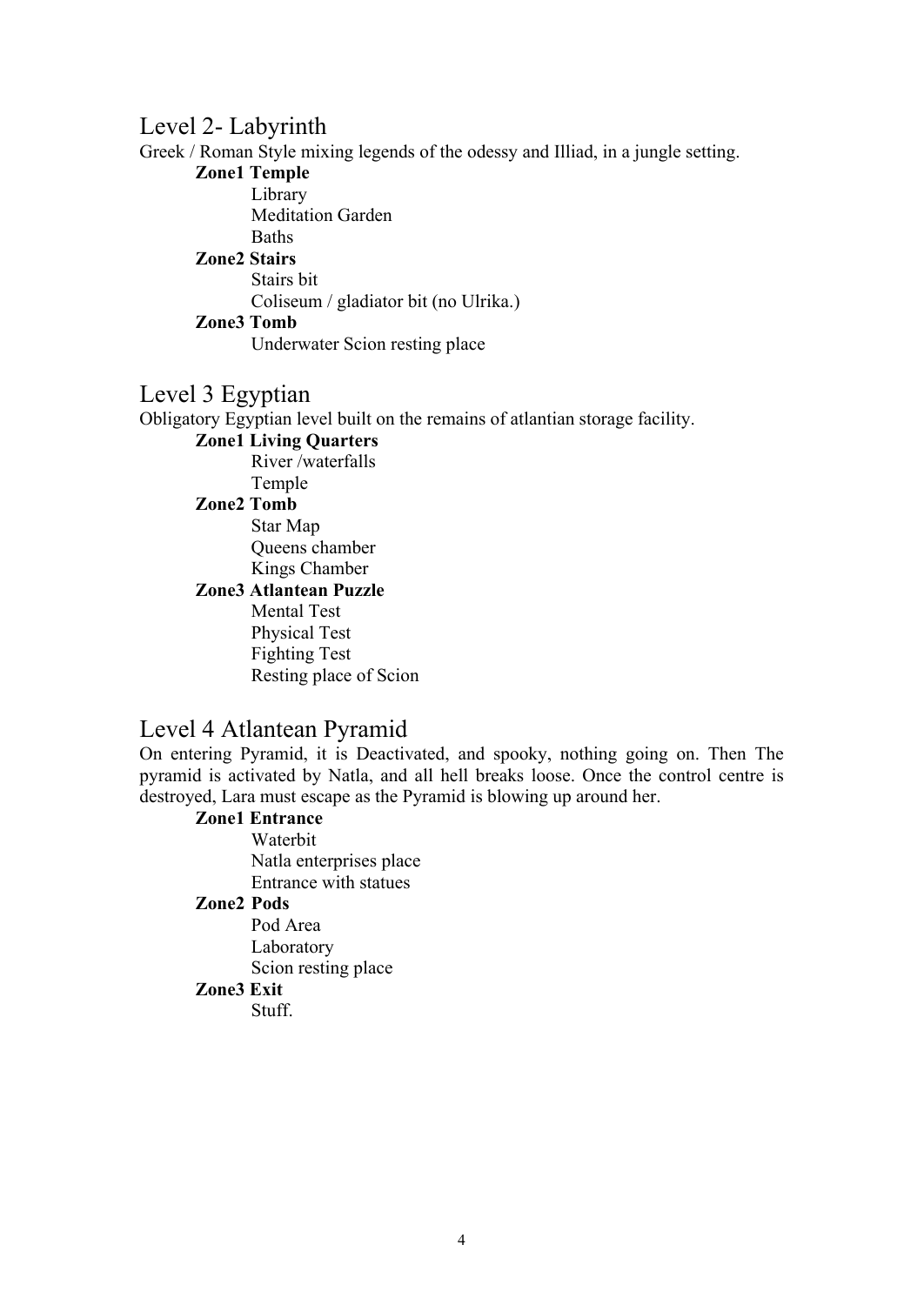# Game Character

Lara Cruz - Main Character.

Lara enjoys working with underprivileged children and the mentally disabled. She has a degree in needle work, and loves to travel. Lara's one wish is to ski down Everest with Brian Blessed strapped to her back. The simple reason for having a main character as a woman is that if you are looking at a character all the way through a game, the more pleasing on the eye it is, the better. Plus psychologically, a male playing the game will be more involved with a woman character, in some macho protective little farty way.

# Enemies

The enemies in Tomb raider are as follows:

## **Level 1**

Snakes **Bats** Dogs Bears Giant Lizard Dinosaur Larson (not Gary)

## **Level 2**

**Bats** Monkeys Lions Shark or Eel Centaur Pierre Dudont Seamonster

# **Level 3**

Pumas Crocodiles Man Eating Plant Streaky Bacon Man Skinned Centaur Larson (again)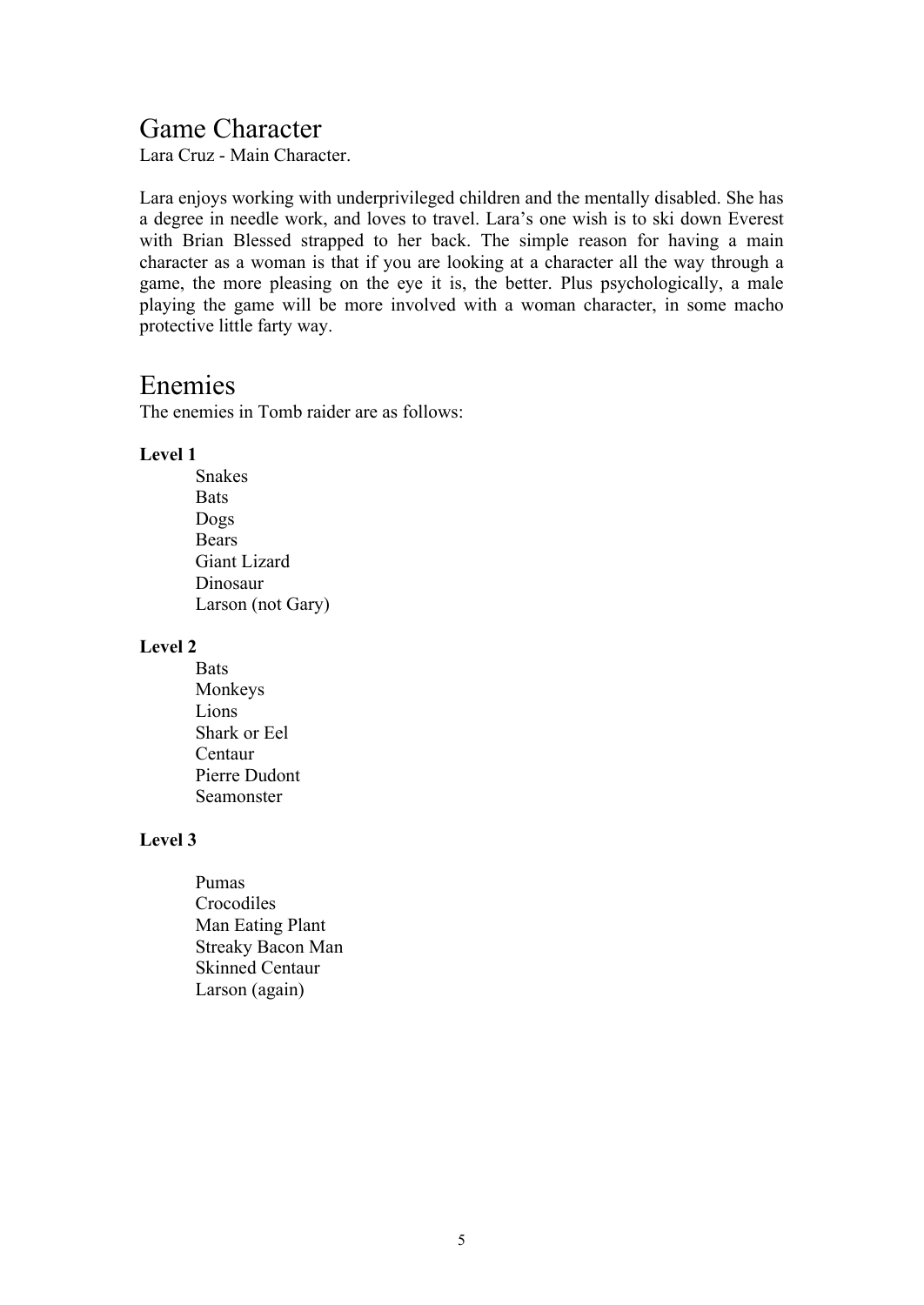# **Level 4**

Mercenary1 Mercenary2 Mercenary3 Streaky Bacon Man Skinned Centaur Flying Skinned thing Dino Warrior Natla Natla's abortion

# Traps

# **1. Breaking Floor Blocks.**

Floor blocks that look cracked. When you walk across them they take a few seconds to break, then they fall away beneath you. This can be used to keep the player moving forward rashly, and to stop them from doubling back.

# **2. Doors in the ground.**

Simply what its says. They take no time to open, but they never make Lara fall to her death.

# **3. Timing trap.**

The timing trap will be either a door that is opening and shutting at regular intervals, or some elaborate spinning knives, that spin out of the walls periodically.

# **4. Rolling Balls.**

Reminiscent of some little known Harrison Ford film of the 80's, the rolling ball is used to move the player in a certain direction. It can also be used in a puzzle if it rolls over a pressure pad for instance. Lara can push the ball to start it rolling in some instances.

# **5. Spike Hazard.**

The spike hazard is triggered when you enter its square. If Lara is running, the spikes will impale her gruesomely. If she is walking, the spikes will come up ahead of her harmlessly. Lara can also jump these spikes if she so wishes. The spike hazard will be visible.

# **6. Shooting thing.**

Blow Darts or Fireballs, whatever are fired at Lara when she activates a pressure pad. Lara will be able to escape them if she is quick or avoid the square altogether, if she is wary.

# Puzzles

Puzzles will involve the player either pulling switches, activating pressure pads, pushing objects, or placing specific objects in a specific location. Various effects will then be possible, mainly moving objects, switching objects on or off, opening doors or swapping rooms.

# **Specific puzzles are under discussion at the moment.**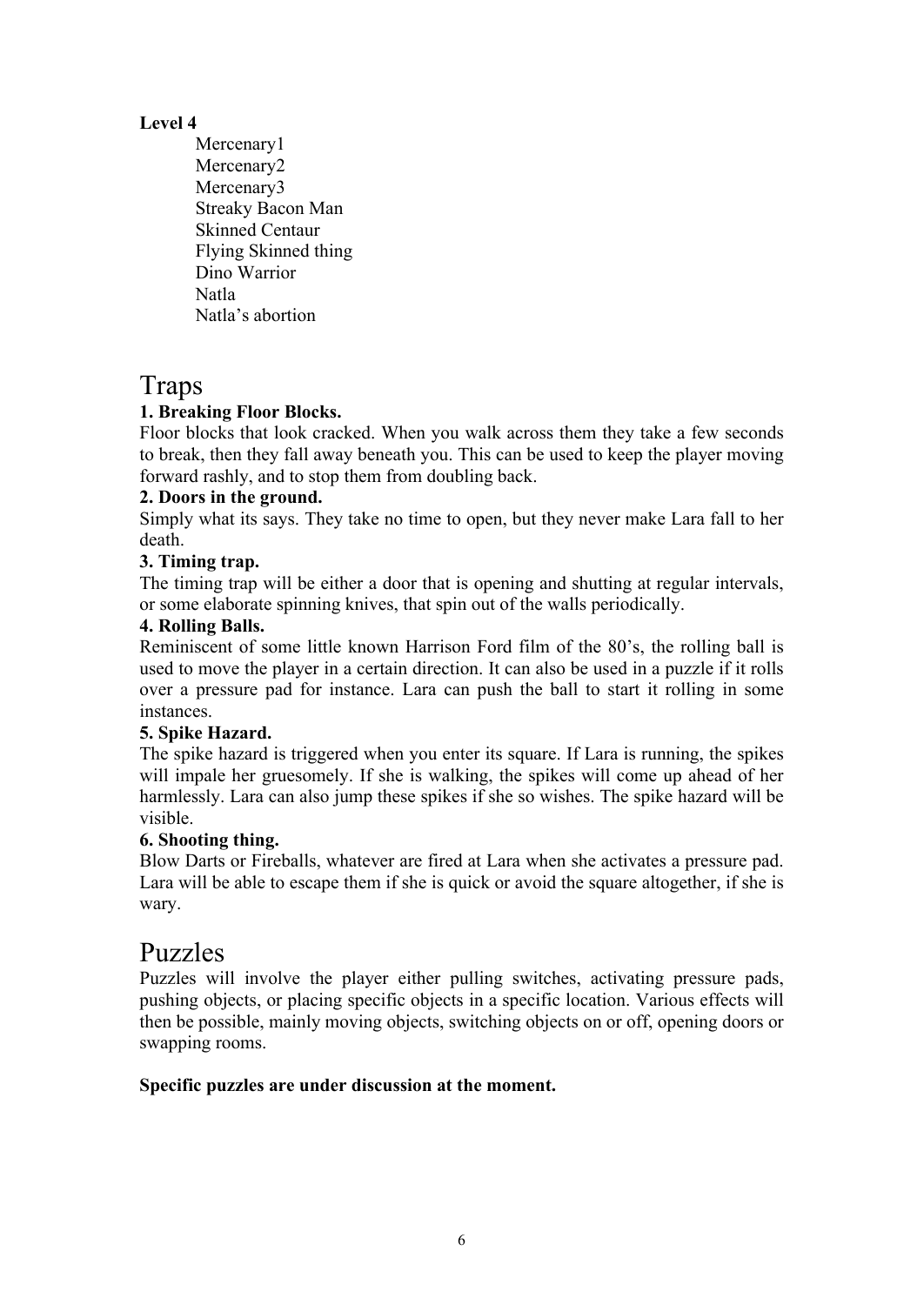# Screen Display

The Screen display must be as uncluttered as possible, the only extra information on the screen is your health, which may be displayed as a number, and the amount of ammo in your guns, displayed as number of clips.

# Player Control **Walking, Turning and Running**.

**UP**- Moves Lara forward at a running pace, if she runs into a wall at an oblique angle, she will straighten herself up and run parallel to the wall. If she runs head first into a wall at an acute angle, she will put her hands out to stop herself.

**UP AND 'SLOW'**- Lara slows down to a walk, unless there is something blocking her in which case she will refuse to move.

**DOWN**- stops Lara dead if she is walking, stops her quickly if she is running, or makes her walk backwards if she is doing neither (**NB**. there is no run backwards.)

**LEFT AND RIGHT**- will turn Lara left or right respectively regardless of what she is doing; running, walking, or standing still.

**UP AND ACTION** - If Lara doesn't have her guns out, and she comes up against a raised section that is larger than a step, pressing Up and Action will make Lara vault up onto the obstruction.

# **Looking Up and Down**

Pressing the CAMERA button moves the camera to directly behind Lara overriding whatever the camera is trying to do. When Lara is still, the player can look around the area they are in by using the directional buttons.

Additionally if Lara is walking, she will not fall off a ledge, she can only run off, because of this a player can walk up to a precipice, and keep pushing forward when she stops at the edge. This effectively moves the camera up over her head, enabling you to see if you would like to fall down it or not. The same applies to walking into a wall at an acute angle so that she stops, in this instance continuously pushing forward will result in the camera moving down to the floor, and looking up, enabling you to see if there is something up there.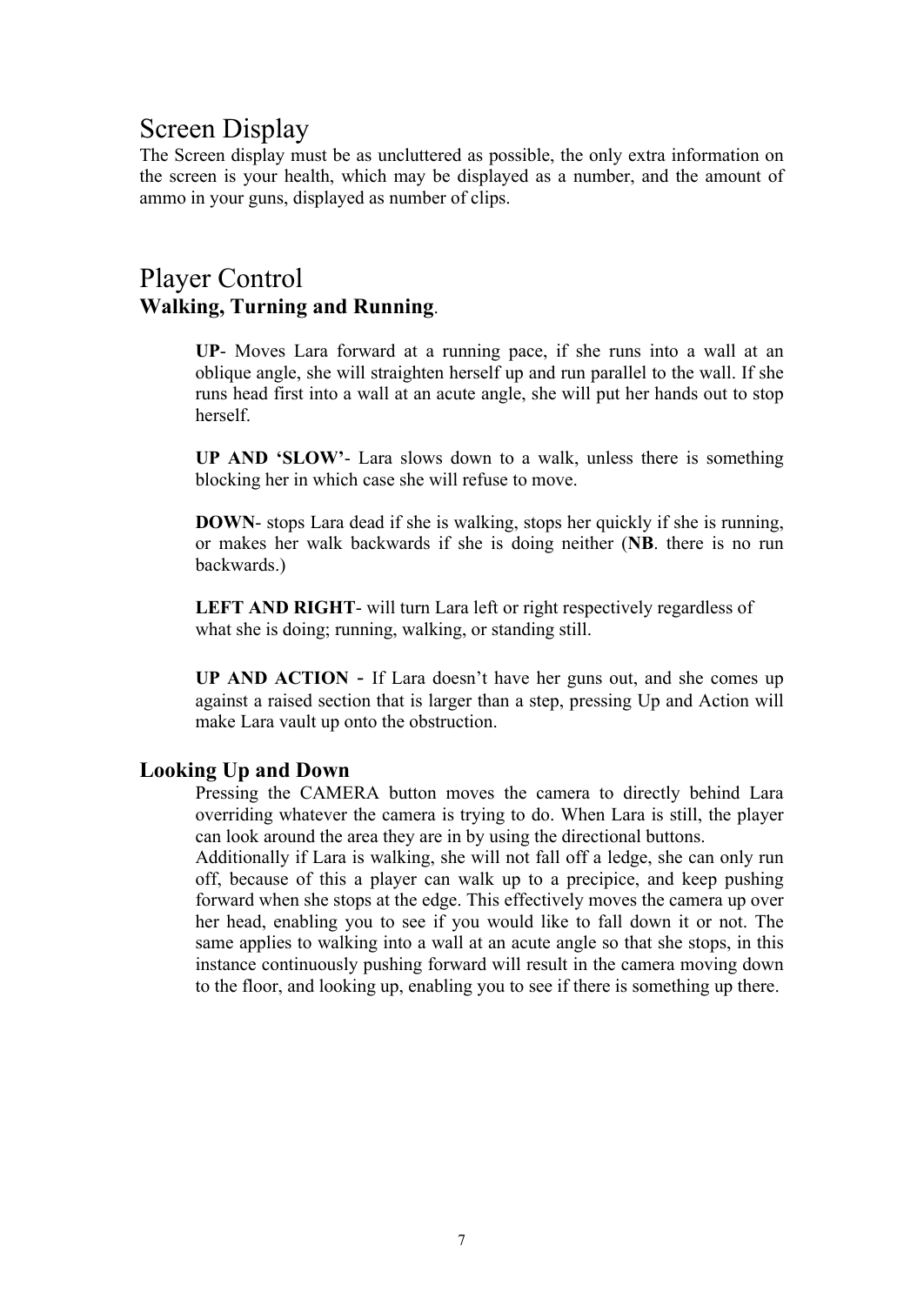## **Jumping**

**JUMP BUTTON-** A quick tap will make Lara jump forward unless there is a wall in front of her in which case she jumps up vertically.

**'JUMP' BUTTON WITH 'SLOW'-**Lara will jump straight up as though she is in front of a wall.

**'JUMP' BUTTON WHILE RUNNING**- Lara will make a long jump, but timing is everything.

## **Grabbing Hold and Climbing**

If Lara hasn't got any weapons in her hands, she will be able to grab ledges when falling. She must be facing the correct direction, and not falling too fast. When she is close to a ledge, (for instance after not quite making a jump across a Crevasse,) pressing the Action button will cause her to grab it. Pressing the Up button will then cause her to pull herself up, releasing the Action button will make her let go.

Lara will be a able to climb certain selected wall types. To climb a wall all she need do is walk up to it at an acute angle, then press the Action button while pushing Up to climb.

## **Picking Up Objects.**

There will be many objects in the game that Lara can collect. Most objects will be purely of monetary value (vases, jewellery, arcs of the covenant etc.) the other objects will be of actual use, like weapons, ammo and healing objects. An object is picked up by simply standing over it and pressing the Action button with nothing in your hands. The object will then be available in the Weapon or Item Rings.

# **COMBAT**

## **Firing Weapons**

If there is an enemy in the room and Lara has guns in her hands, her arms will lock onto the closest target. Lara can lock onto two independent targets, if she has a weapon in each hand, so the battles can become quite hairy.



If a target is in the hot spot area, both guns will snap to it, otherwise each arm will lock to the closest target within each of its own fields.

# **Weapon and Special Items Rings**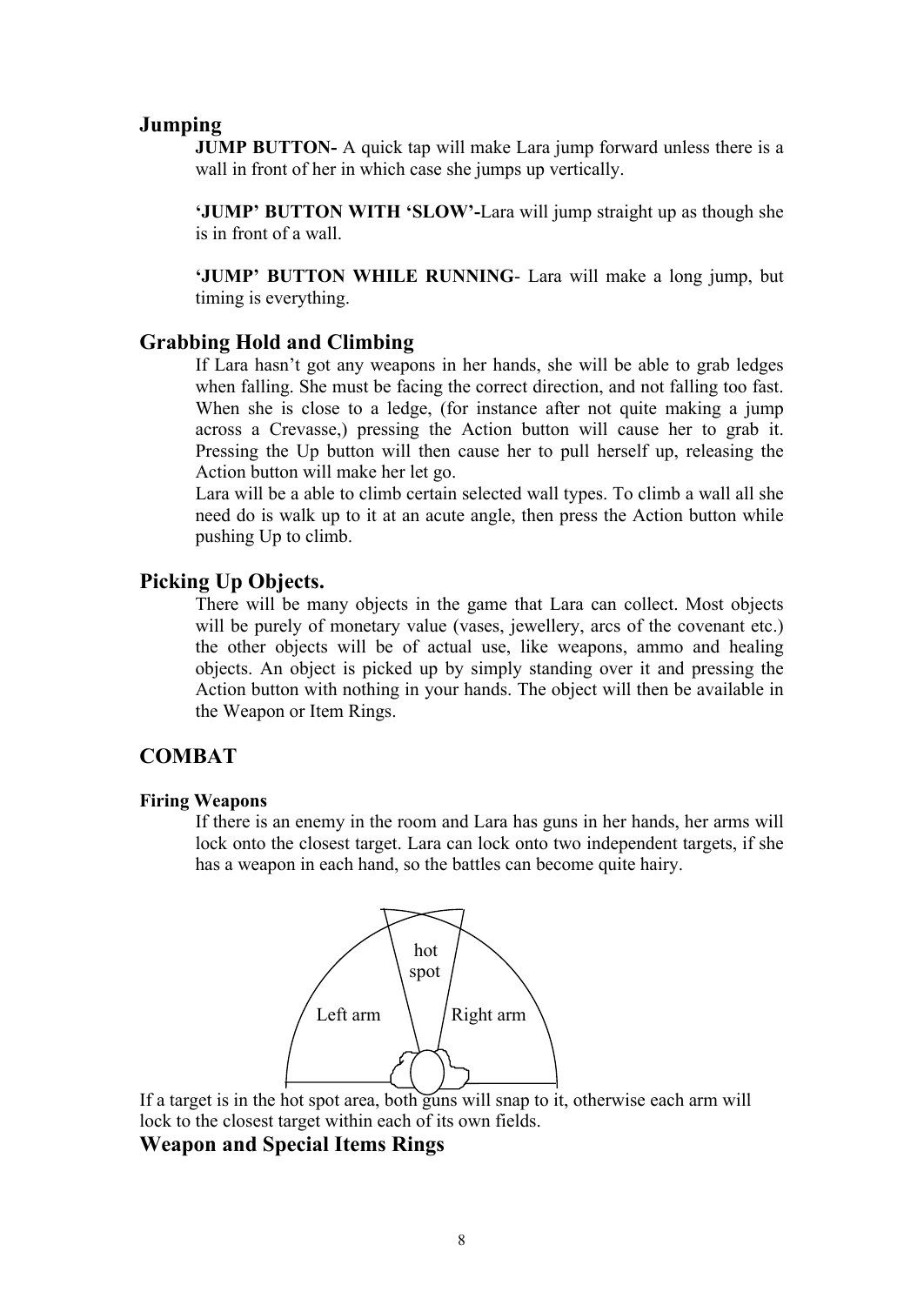You start the game with two high-power pistols. These are your default weapons, they have infinite ammo, and are slung around Lara's hips. When you want to fight, you must press the Draw button to make Lara draw her irons.

Because so many of Lara's actions require her to be empty handed,(i.e. climbing, saving herself from falling down pits, opening doors etc.) most of the players time should be spent without her weapons drawn. This will add an element of tension, as the player spends his time wondering if there will be an ambush around the next corner.

# **Menu Ring**

When the player brings up the menu, the game pauses and a 3D ring will appear on the screen. Left and right will rotate the ring in either direction highlighting a different menu item. Up and Down will move you between different rings.

# **Ring 1.Options.**

# **1 Passport.**

The Passport is Lara's load game and quit item. **Page 1** will restart the game, **Page 2** will have the zones of level 1 as and when you have completed them, in the form of entrance visas. On completing a level, an exit visa will be printed showing your scores and achievements on that level. The last page has a Polaroid of Lara's ancestral home, this is the quit page.

# **2 Sunglasses.**

Gamma Correction.

**3 Maglight.**

Detail Levels.

## **4 Walkman.**

Music / Sound Effects Control.

## **5 keyboard / Controller.**

Configure input

## **Ring 2 - Items**

Items ring will be where usable items will be put, either your weapons, or consumables like when selected, the number you have will be printed next to it:

1 Medical Thing 1

2 Medical Thing 2

3 Invulnerable

4 Super accuracy

5 Weapons (ammo)

6 Dynamite / Grenade thing

7 Map.

The map is Lara's journal, a hand drawn map with notes that Lara makes as she progresses through the game.

# **Ring 3 - Objects**

Things that you have picked up

# Camera Control

Lara Cruz will be an exceptionally acrobatic character. Able to leap wide crevasses, somersault out of danger, and climb walls, she will make the most of the complex environments that we put her in. In order that the game is still playable without the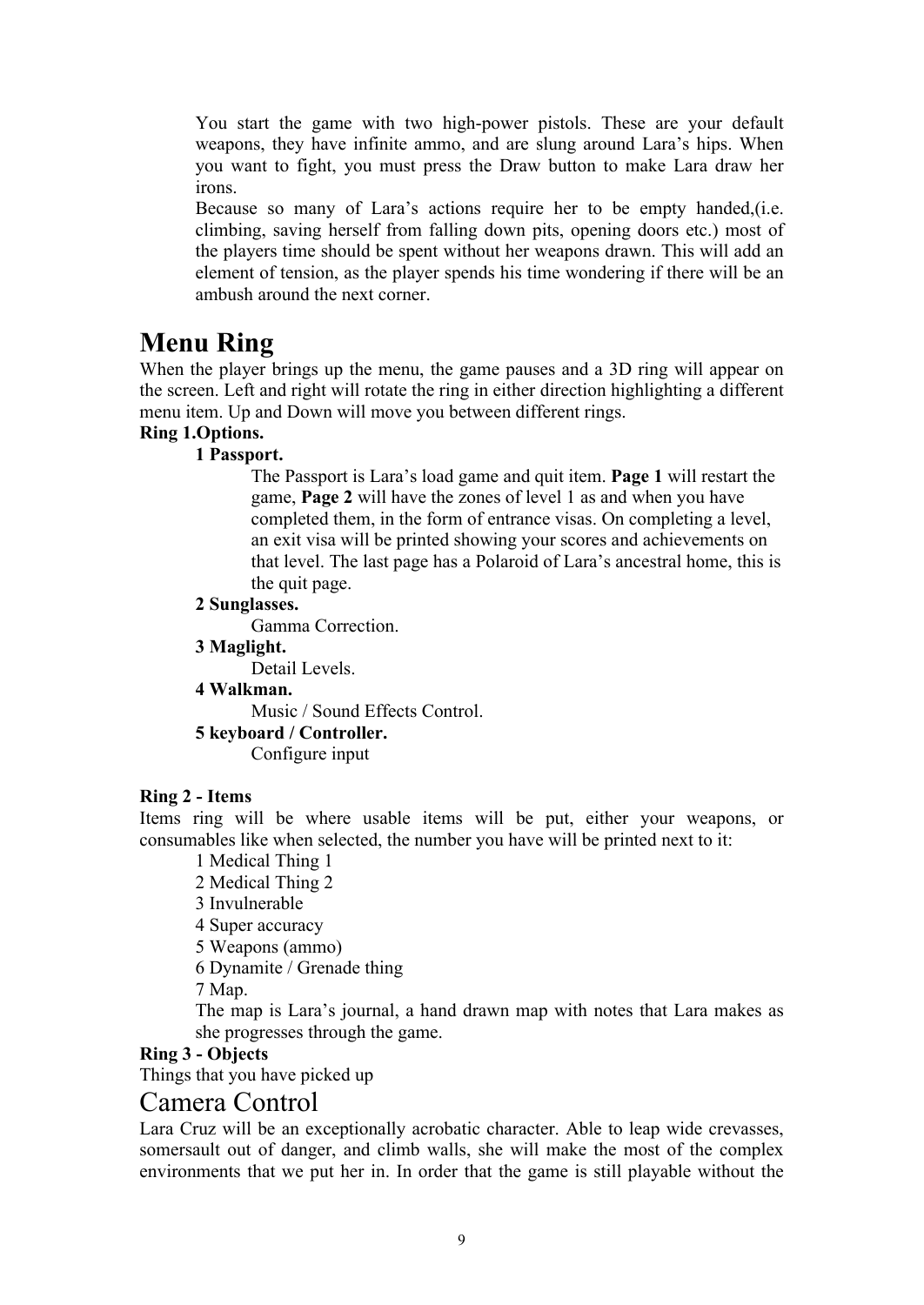intimacy of a first person perspective, we need a very intelligent camera. 4 basic views will be used, but when you are playing they will merge seamlessly together.

## **The Spot camera**:

The camera will be in this mode 90% of the time. It follows your character, looking over her left or right shoulder according to need. It will reacts slightly sluggishly as though it is attached to a rubber band zooming in or out if obstacles or walls block you view. It also allows you to look up and down, as described in Movement Control.

## **The Dynamic Pan:**

This rotates the camera around Lara, so that we can view her from any angle, and any distance (walls permitting) We will use this purely for dramatic effect.

## **The External View:**

When Lara enters certain areas, and or performs certain actions the camera will swoop or cut to a predefined external view such as the ones used in the Alone in the Dark series.

## **The 3 Point View:**

This view is basically like drawing a line between 3 points, where an object is the first point, Lara is in the middle at point two, and the camera is point three which must move in order to stay on a line. e.g.



If Lara walks forward, her position relative to the target will change, and so the camera must move to stay on the line:



This view will be used to give clues to the player when they enter a new location, by targeting important things within the area, among other things. All of the above views will be smoothly interchanged according to the needs of the situation, giving the effect that the whole game is being Directed like a film as you play it.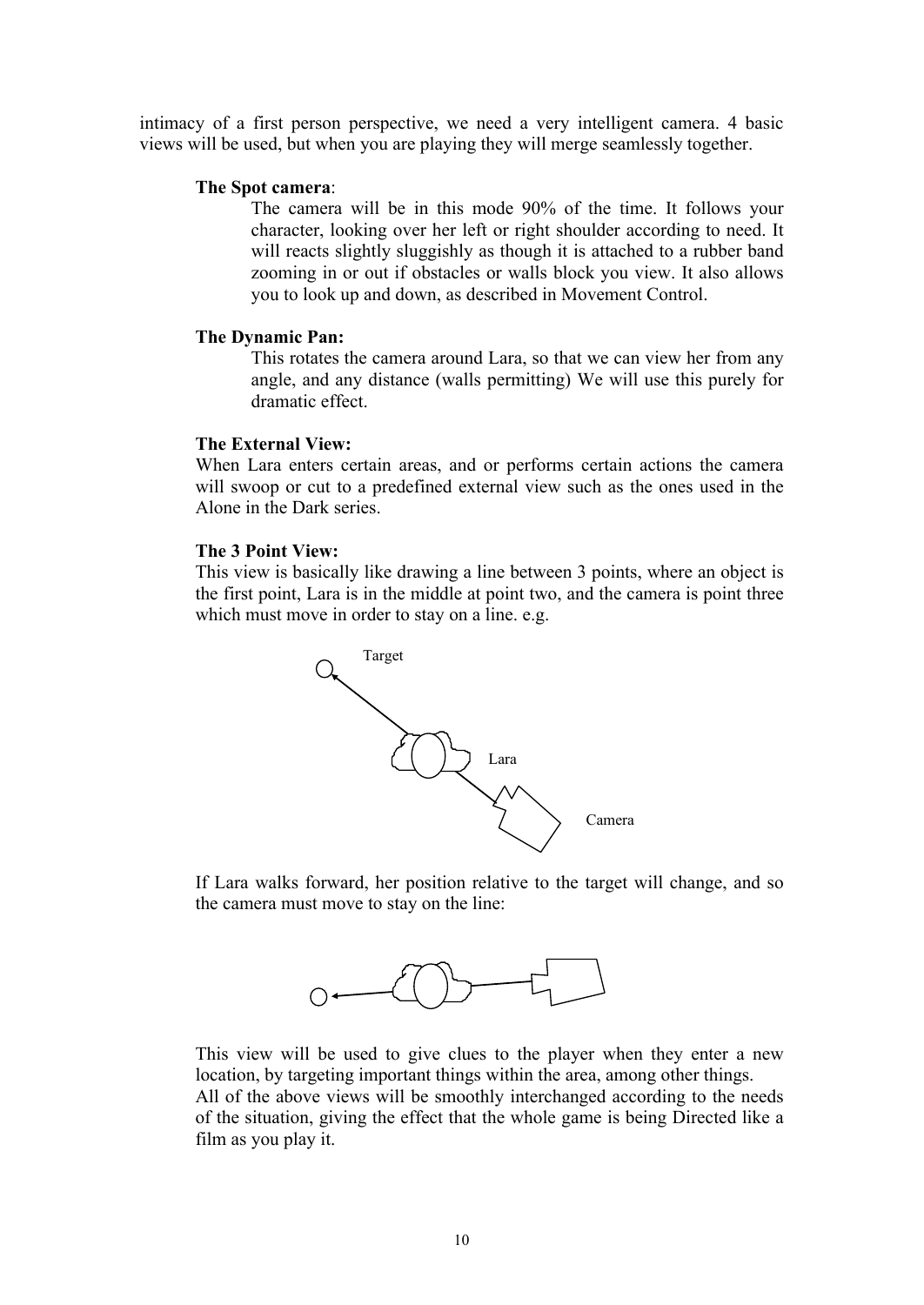This is the main selling point of this game, with these four views, Tomb Raider will give a depth of atmosphere never before seen in a computer game. (probably)

# Lives and Resets

There will be no lives. If Lara dies, she will restart at the beginning of that zone. Or you can reload a previously saved game.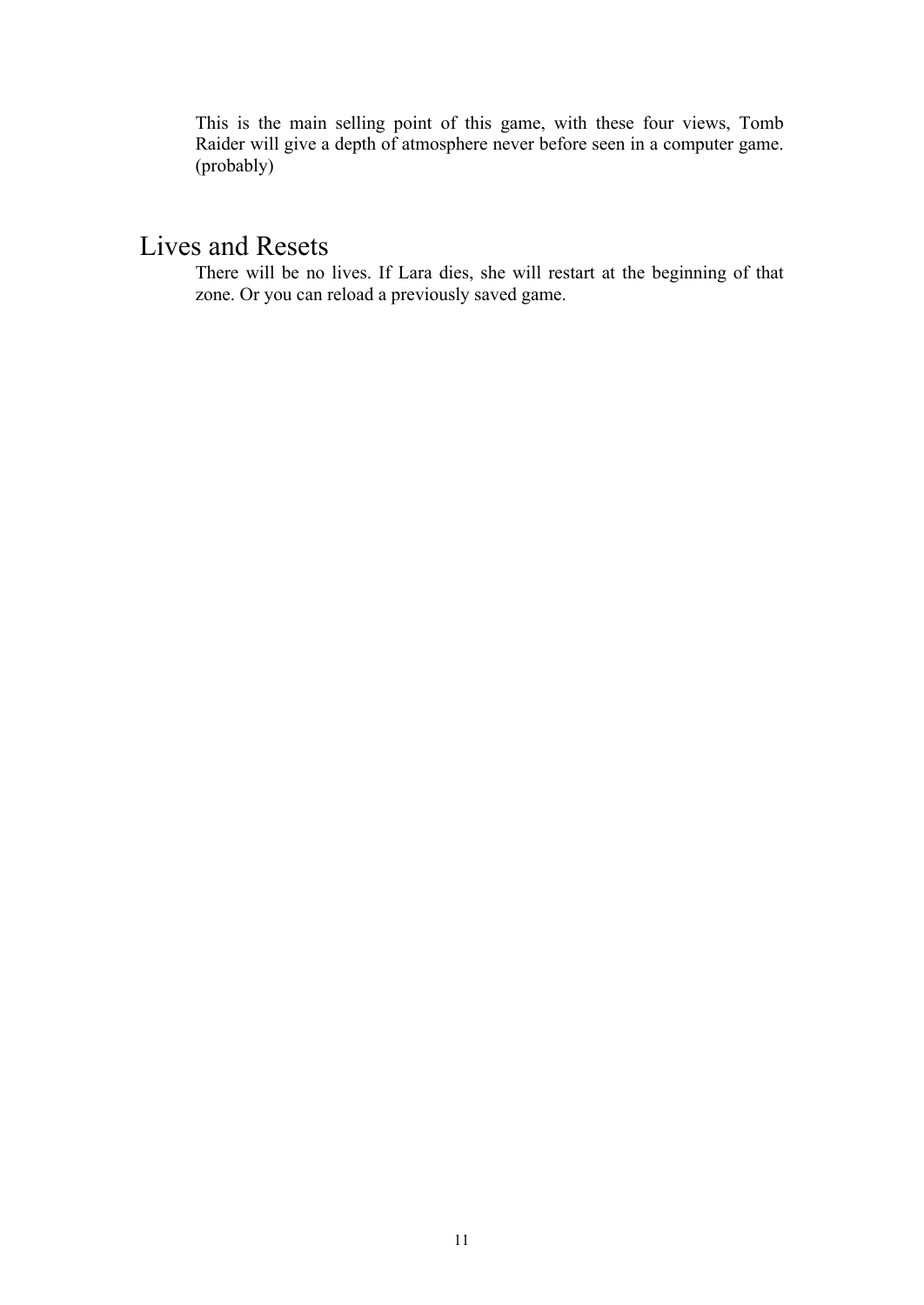# **TOMB R IDER**

# **STORYBOARD**

**DRAFT 3 VERSION 3**

**9/5/96**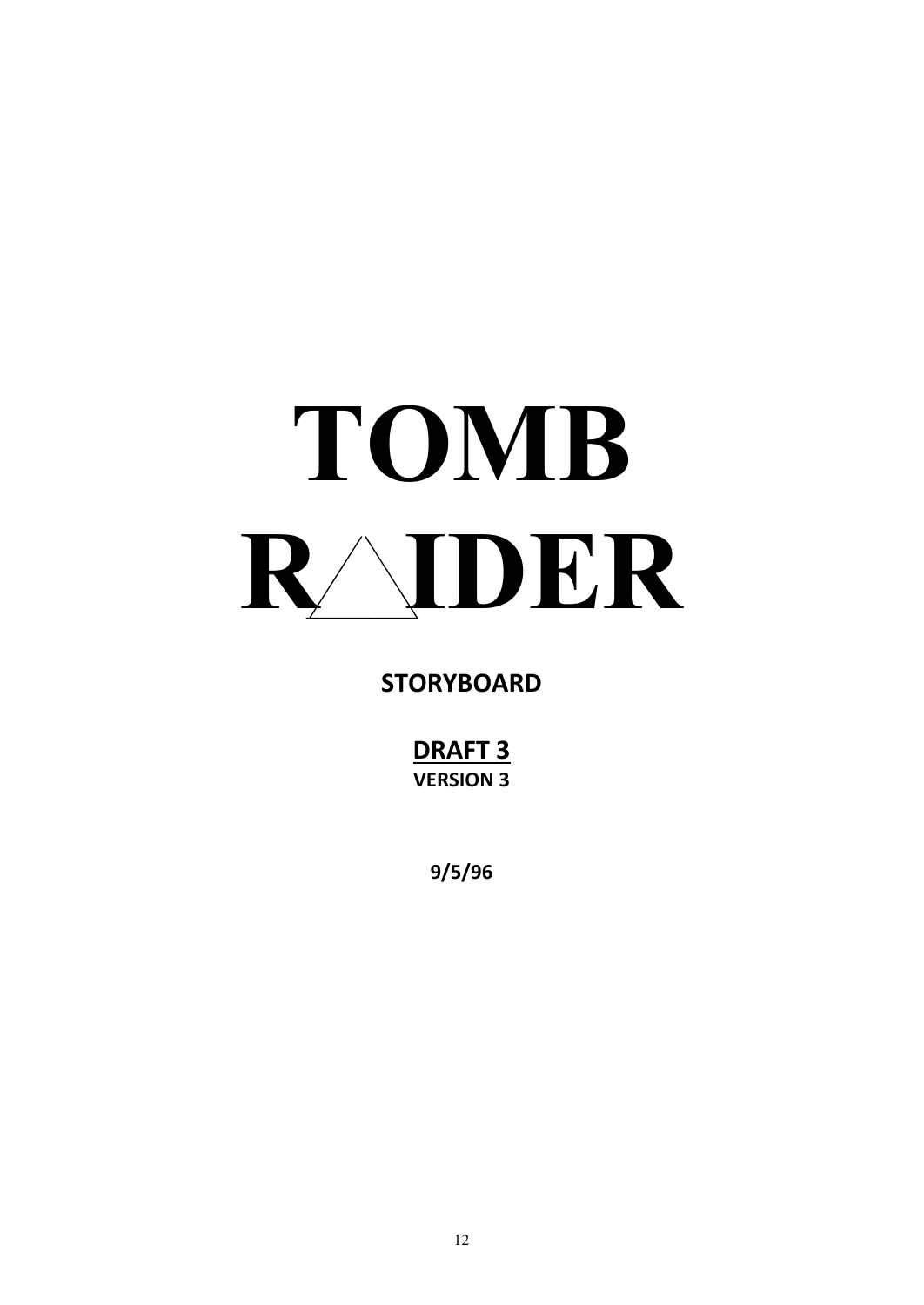# **FMV 1**

# **EXT. DESERT DAY**

An empty, arid desert. Totally silent. A snake suns itself on a nearby rock.

The land starts to shudder around us - the rock shaking. The snake, disconcerted flicks its tongue and slides off into a hole.

A huge white mushroom cloud breaks on the horizon. A delayed BOOM echoing across the land.

From the blast, we see a large black circular disc is spinning through the air toward us.

It lands heavily, kicking up dust before us - a vast metal lid.

Nearer the blast - in the immediate fallout, is a large circular hole gaping ominously in the ground. We drop in. Into darkness...

A ring of red lights flash briefly before us.

Then we hear a clunk of unlocking metal - and the darkness in front of us slides open to reveal a lighter shade of metal - this too unlocking and sliding back and another and another...

Until we reach the core of this Russian doll - a frosted glass cylinder. The murky figure of a body encased within.....

# **INT. CAFE MEXICO**

A newspaper drops onto a table - its headline shouting:

## **LARA CROFT STAMPS BIGFOOT OUT!**

Beneath is a photo of Lara in North American mountains - dressed heavily in fur wrap. Elbows on waist, she casually holds two guns in the air - a big grin flashing beneath her hood shrouded face.

Strung up next to her, reading 12ft on a police-style height board is a dead Bigfoot - his head and eyes drooping sadly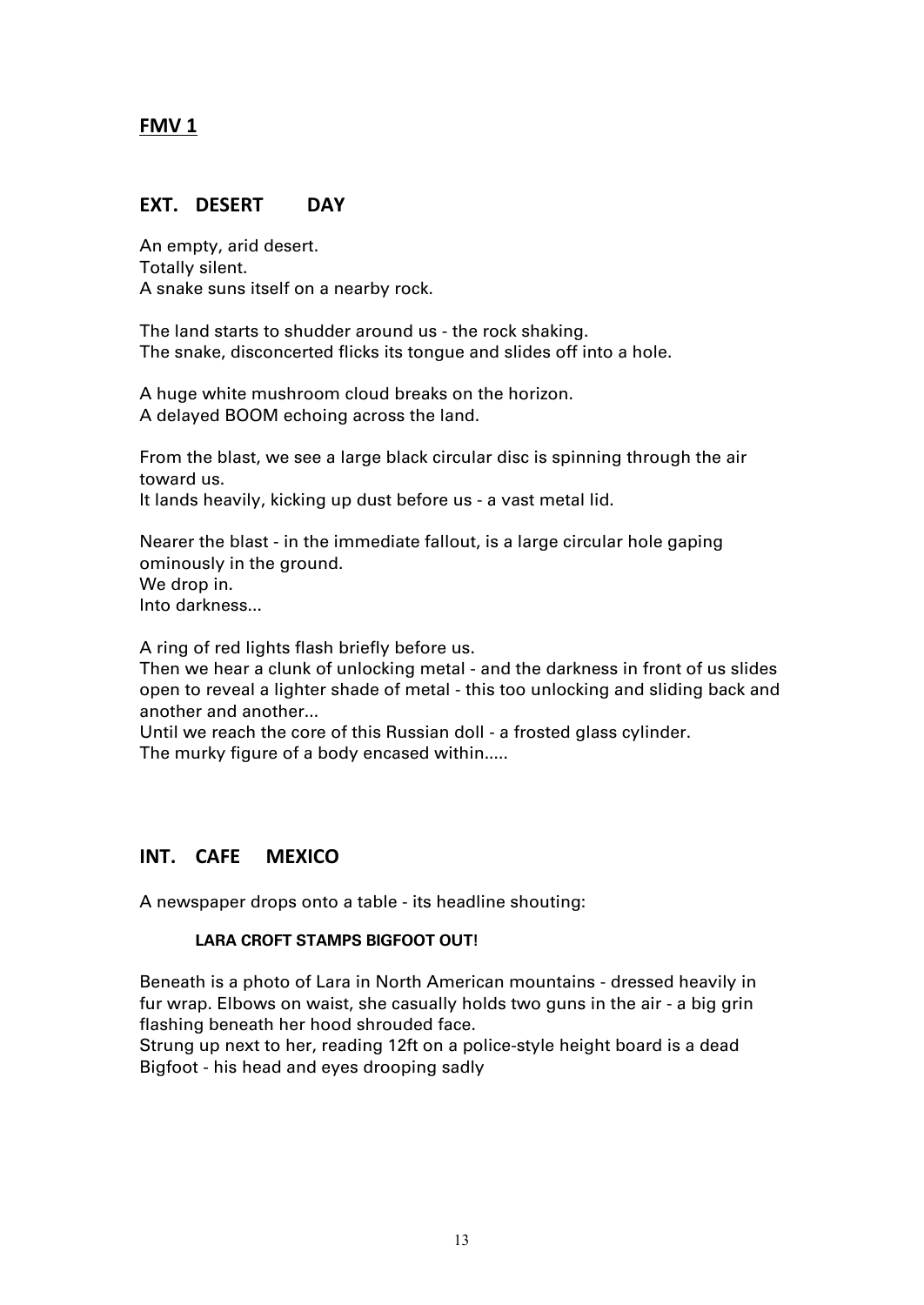We hear the voice of an American hillbilly (Larsen) close by

## **LARSEN**

## (VO)

Understand ye like ferretin' fa thangs miss

CU on Lara's shades - Larsen's hulk reflected in them Lara speaks with a polite upper-class British accent

## **LARA**

I'm not sure I'm quite as dashing as a ferret - but yes, I can see where you're coming from

Larsen shifts uneasily in his checked shirt, unsure if that was insolence targeting his origin. But Lara, obscured in the shadows of the seedy cafe, exudes none.

And Larsen continues

## **LARSEN**

Weell is someone here to see ye

He pulls out a laptop computer onto the table

## **LARA**

Oh?

And fastidiously sets it up in front of Lara Flipping it open breaks a halo of monitor radiance into the gloom around Lara

## **LARSEN**

Yees - Ms Jaqueline Natla. From Natla Technologies y'understand - creeator of all thangs bright and beautiful

As he talks, the face of Natla futzes up onto the screen and she cuts his reverence off brashly

## **NATLA**

Seal it Larsen

Larsen shifts submissively into the shadows

## **LARSEN**

Ma'am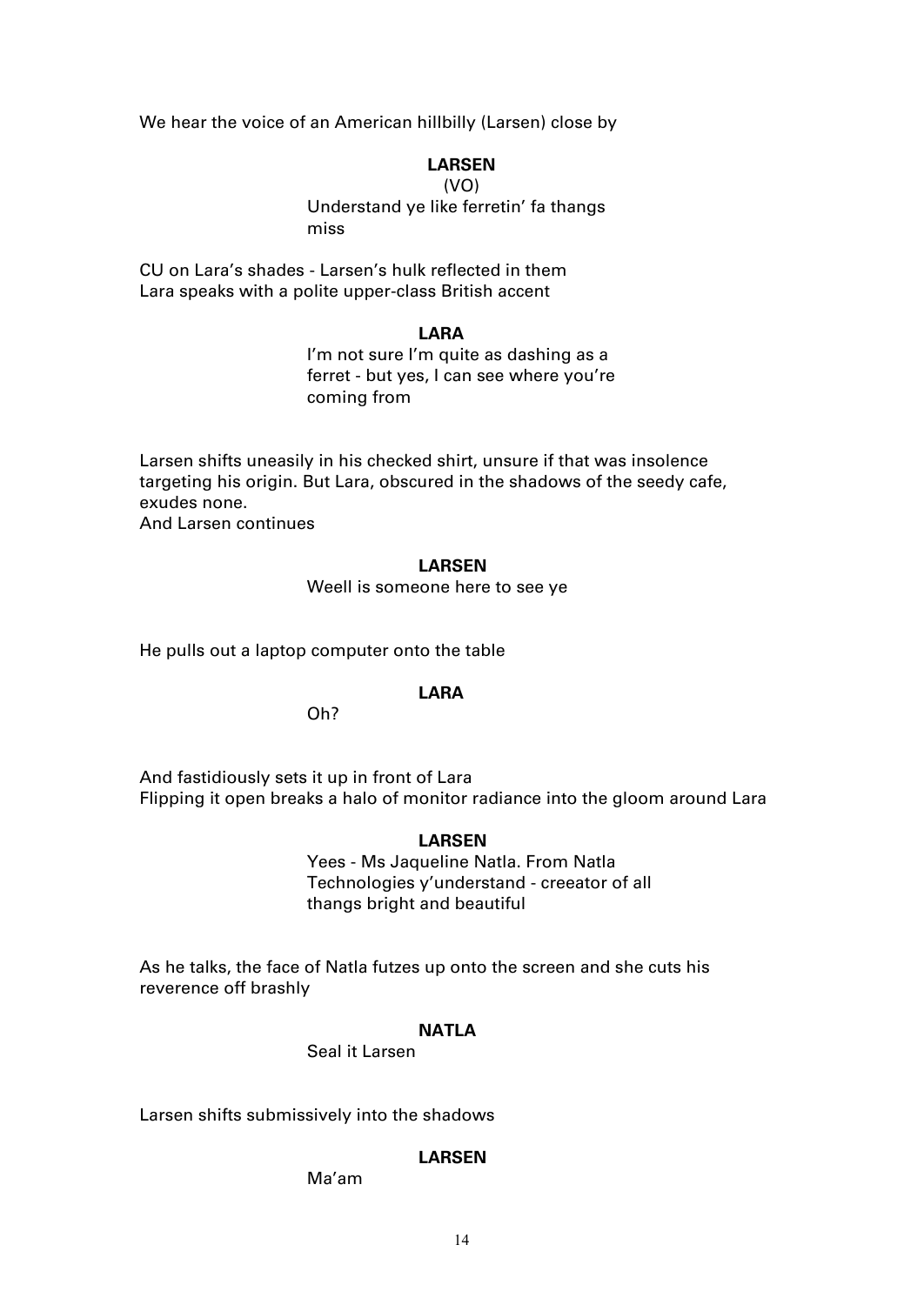Leaving just Lara and Natla staring each other out through the screen Then wads of dollars pile up endlessly on the screen over Natla

## **NATLA**

 (VO) Feast your eyes on this Lara - how does

that make your wallet rumble?

Lara though, is dismissive

#### **LARA**

I'm sorry - I only play for sport

And she pulls away to go.

Natla, reappearing as the dollars sift away is fazed for only a brief moment before a calculating smile draws on her face

## **NATLA**

Then you'll like a big park - Peru...

Lara hovers - her interest caught and the screen fills with a bleak panorama of Peruvian mountains.

Natla runs a savage travel guide to it

## **NATLA**

#### (VO)

Vast mountain ranges to cover....sheer walls of ice...

Lara's weak-spot is being hit with these seductive images of the wild and she's sucked back to the screen like a magnet

## **LARA**

Mmm

She fidgets restlessly The panorama continues...

# **NATLA**

 (VO) Rocky crags...savage winds...bleak snowy wastes

Lara is absorbed, murmuring

## **LARA**

#### True postcard terrain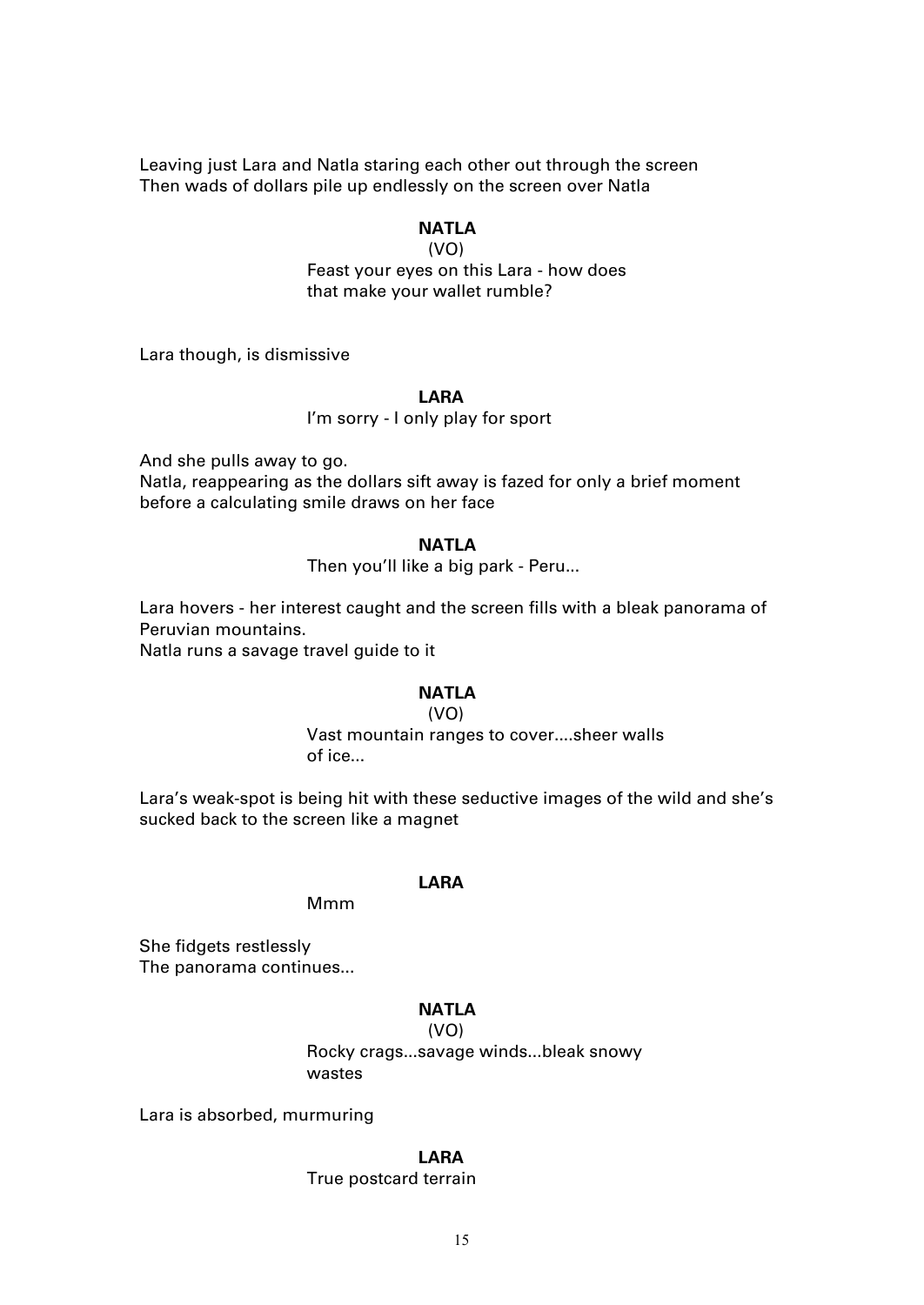The panorama then melts away as a 3D diagram of the Scion spins into closeup

## **NATLA**

 (VO) And there's this little trinket - an age old artefact of mystical powers...

A series of profiles of the Scion and tightly listed data runs on the screen

# **NATLA**

(cont...) ...buried in the unfound tomb of Qualopec That's my interest...

CU on Lara's glasses as she acknowledges all this intently

## **NATLA**

(cont.) You could leave tomorrow ...you busy tomorrow?

# **EXT. MOUNTAINS - PERU DAY**

Lara, her figure obscured by a large hooded wrap, follows a native guide - Carlos, through bleak snowy waste in the Peruvian mountains.

Clambering onto a plateau, they are confronted with a vast rock face jutting to the sky. Carlos motions toward large, raised, Incan carvings near the rock's summit.

A grapple hook flies up and digs into the lip of the rock.

We see Lara (still in wrap) climbing the rope toward the carvings.

Suspended from the rope, she places both hands on them and pushes, as she does, a large door starts to grind heavily up in the rock face below.

Carlos nervously watches the empty black open before him, then the red dots of eyes gleam rushing toward him and before he can react, a pack of wolves have hurled out onto him - attacking him viciously.

Lara above, kicks out her boot and grabs a large blade from within, in one swift move, she slashes the rope holding her and sends the knife sluing into the head of one of the wolves below As she falls to the plateau, she draws two guns from her side holsters and blasts the rest.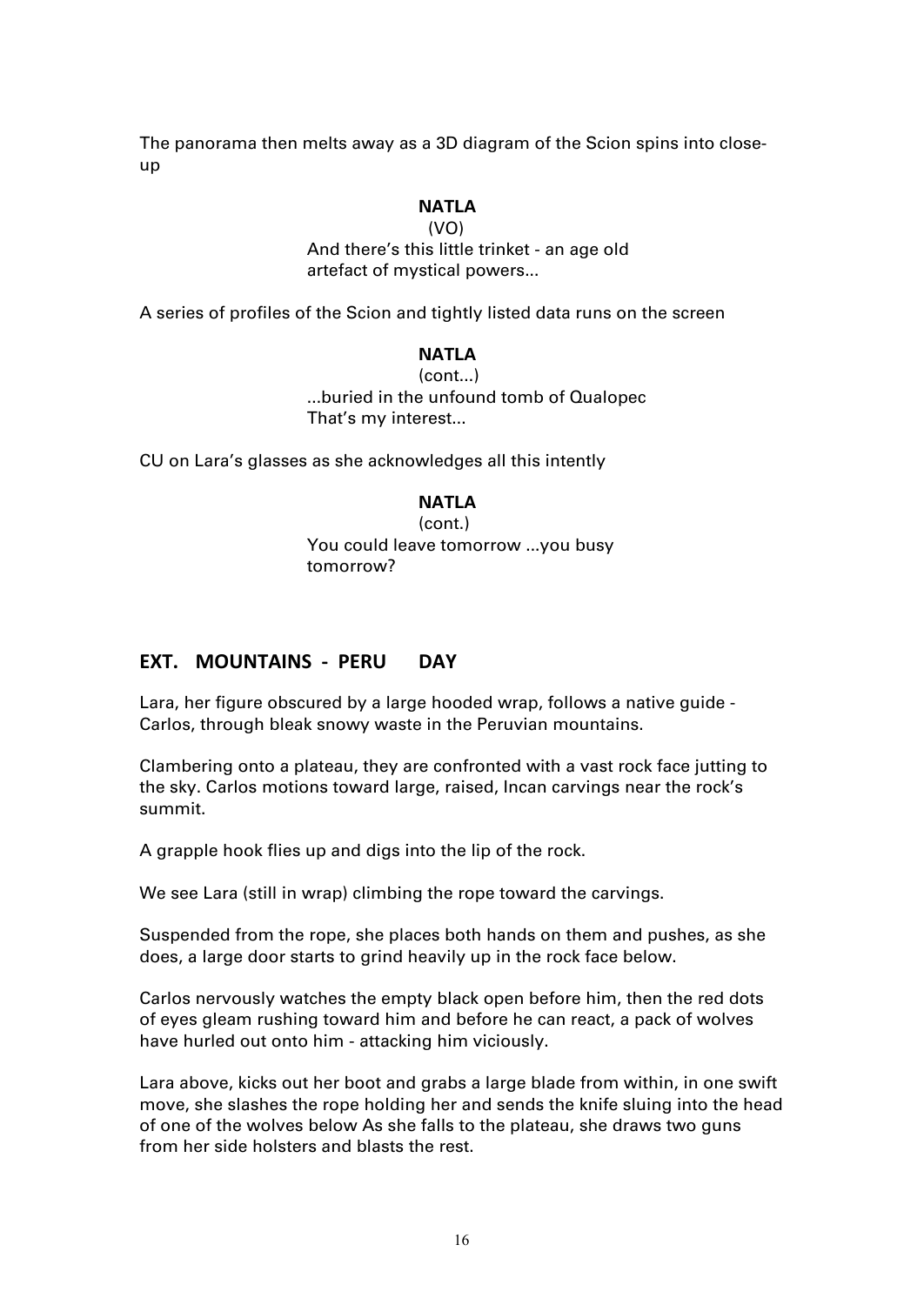Till she lands - her wrap falling off - and kills the last She stands poised amidst the carnage for a moment The door grinds to its end - a foreboding invitation into the unknown.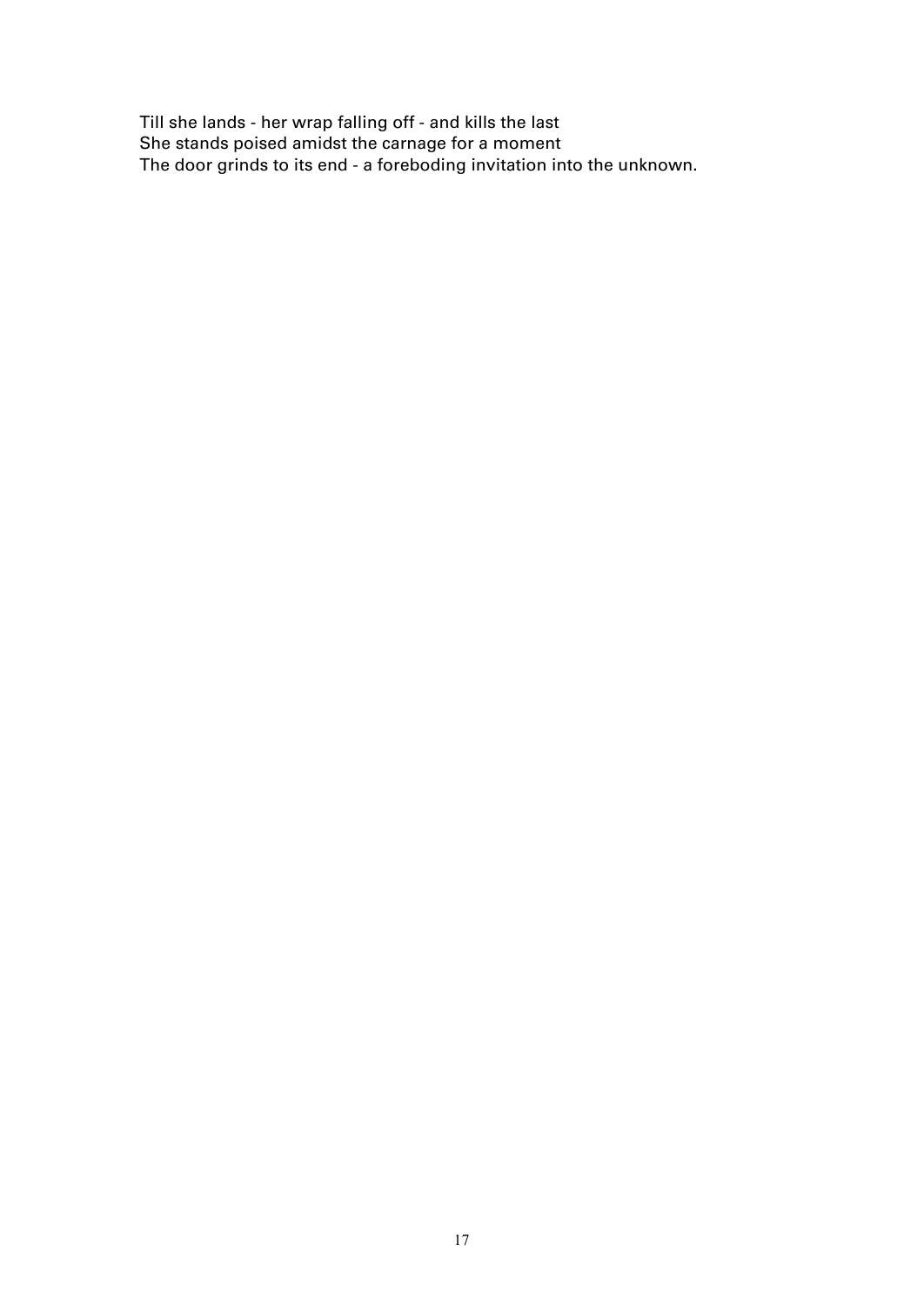Lara bends to the bleeding Carlos and checks his pulse - but he is dead And she enters the cave alone...

But as she disappears inside, we see the burly figure of Larsen watching her from the plateau edge...

Game on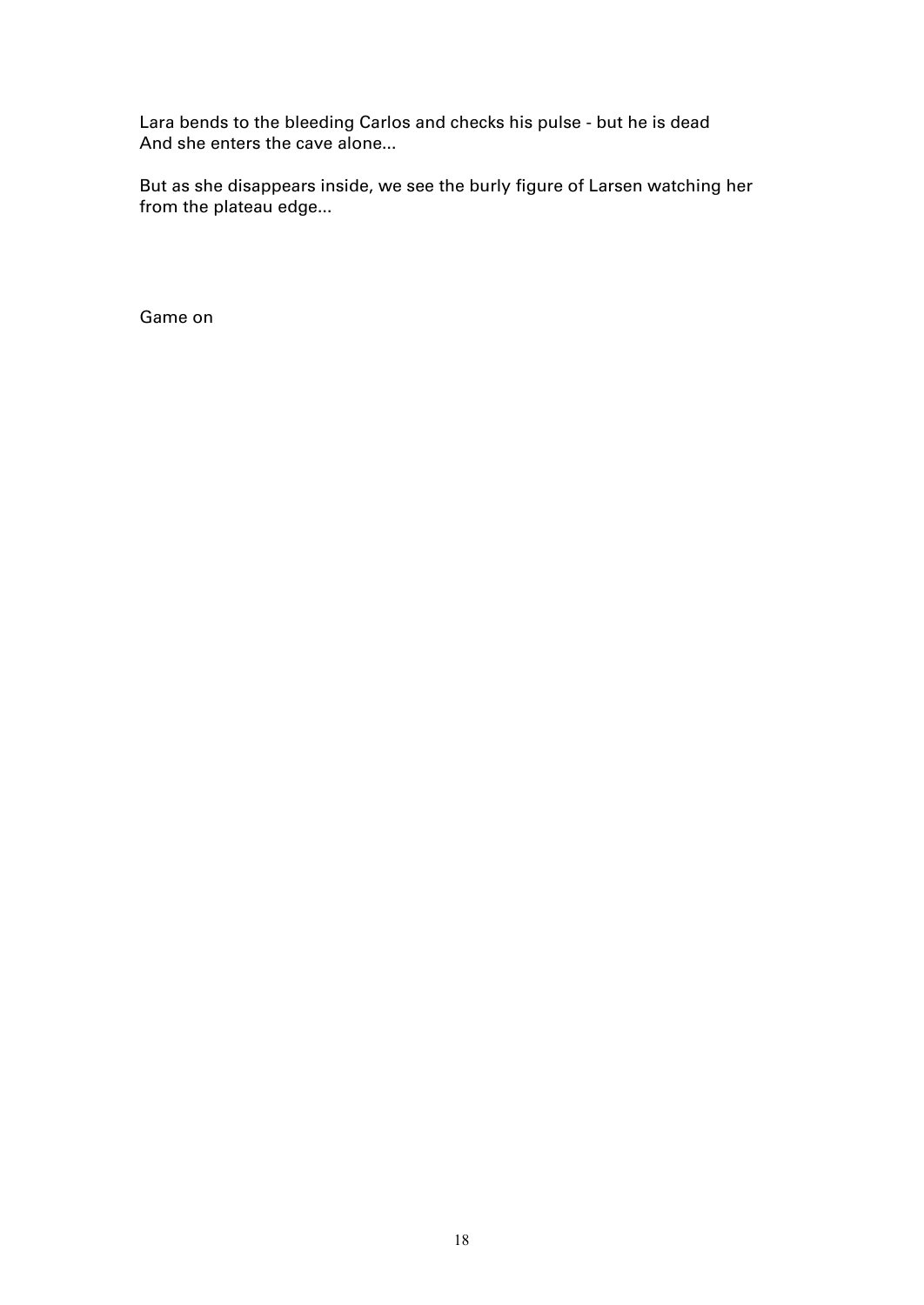# **LEVEL 1 - PERU**

Enemies: Snakes **Bats** Giant Lizard Dinosaur

If Lara makes it to the tomb, she will find the first part of the Scion on the body of Qualopec. (His name is engraved on his sarcophagus) The Atlantean cybotic guards in the tomb have ceased to work and seem only to be evil statues

On the way out, Lara will be attacked by Larsen and they fight

If Lara succeeds in getting Larsen down, he is wounded and move to...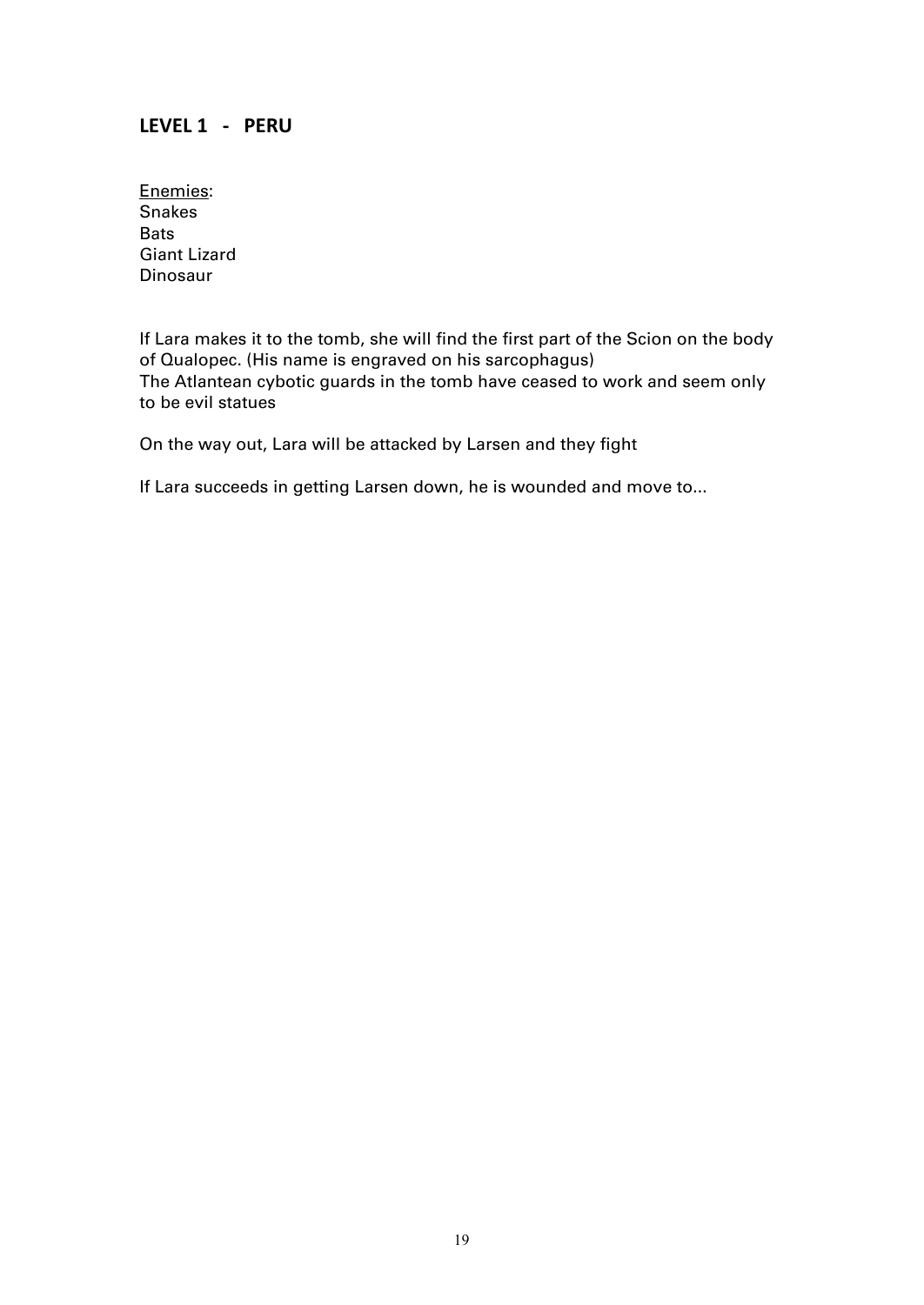**FMV 2**

## **INT. QUALOPEC'S TOMB**

Larsen is slumped wounded against the tomb wall breathing heavily in fear Lara is crouched over him - gun pressed into his neck

## **LARA**

Wrong neck of the woods for a lumberjack I'd say

## **LARSEN**

Ain't no tree-cutter

Lara seems to be sincerely searching out an explanation for his presence

**LARA**

Oh. Moonlighting then?

Larsen is confused as hell

## **LARSEN**

Wha?

Lara cuffs his lumberjack shirt-collar with the nose of her gun

**LARA**

You should be more discreet - Natla wouldn't like it I'm sure

## **LARSEN**

(protesting)

She sent me

## **LARA**

Why?

Larsen is defiant in his cause against Lara - glaring at her

**LARSEN** To deliver this piece of the Scion from evil

## **LARA**

The artefact?

## Larsen nods

**LARA** This piece you say - there's more?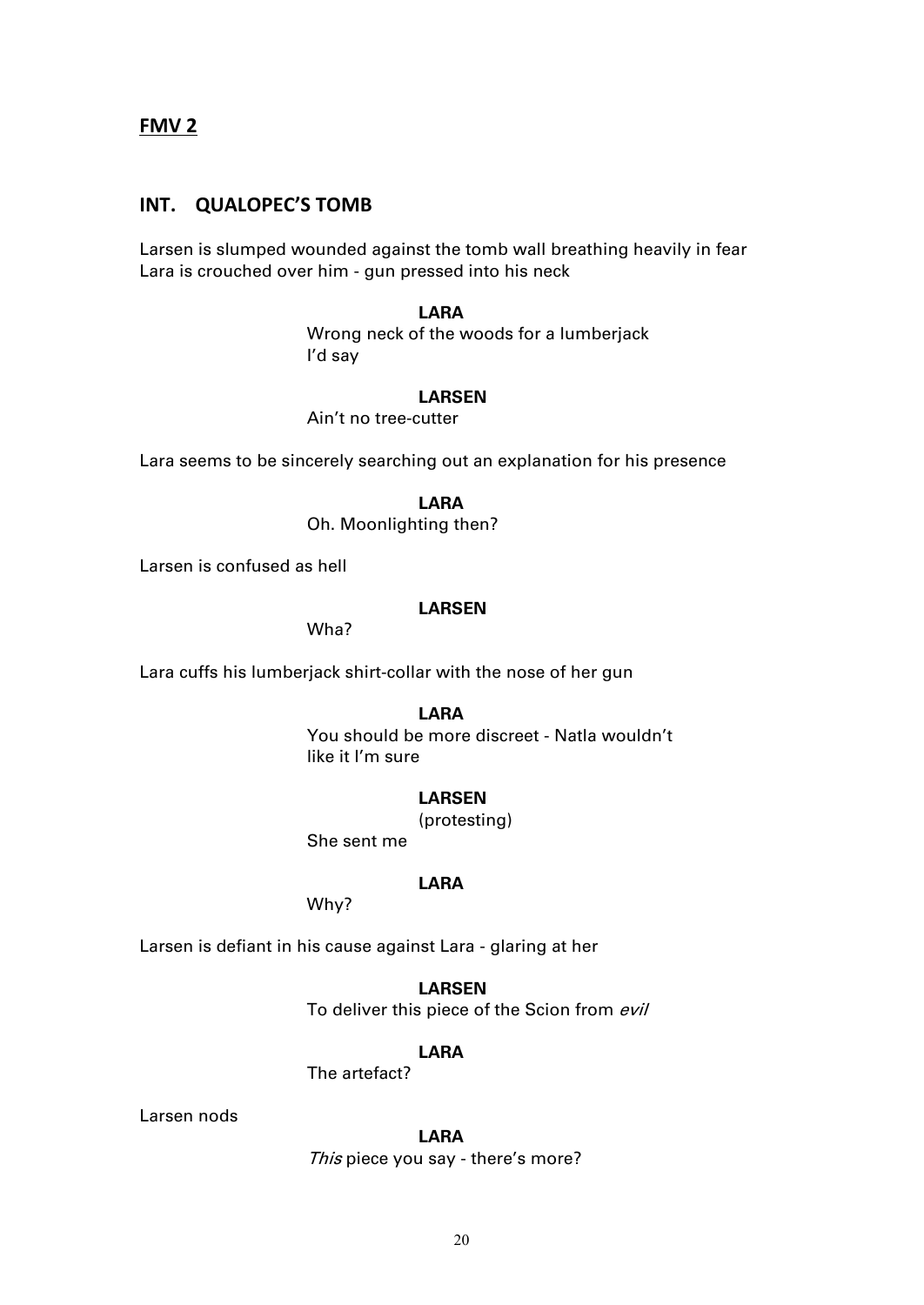Larsen dithers unsure how to erase his mistake. Unsure how bad it is

## **LARSEN**

Duh

Lara twists her head with a smile - pushing the gun harder into him. Offering more violence

## **LARA**

More?

Larsen relents, whimpering

## **LARSEN**

She has Pierre Dupont on the trail

## **LARA**

Another hungry ferret - where?

Larsen leers

## **LARSEN**

He's a bat outta hail - you'll never catch him

Lara makes to stand over him - casually clicking her gun hammer back

## **LARA**

Well I wouldn't like to leave you nourishing trees now...but...

Larsen cringes back in fear. Whines his plea

## **LARSEN**

I don't know where - you'll have to ask Ms Natla

Lara looks down on him appreciatively

# **LARA**

Thank you

Then whacks him deftly over the head with the butt of the gun

LARA

I will...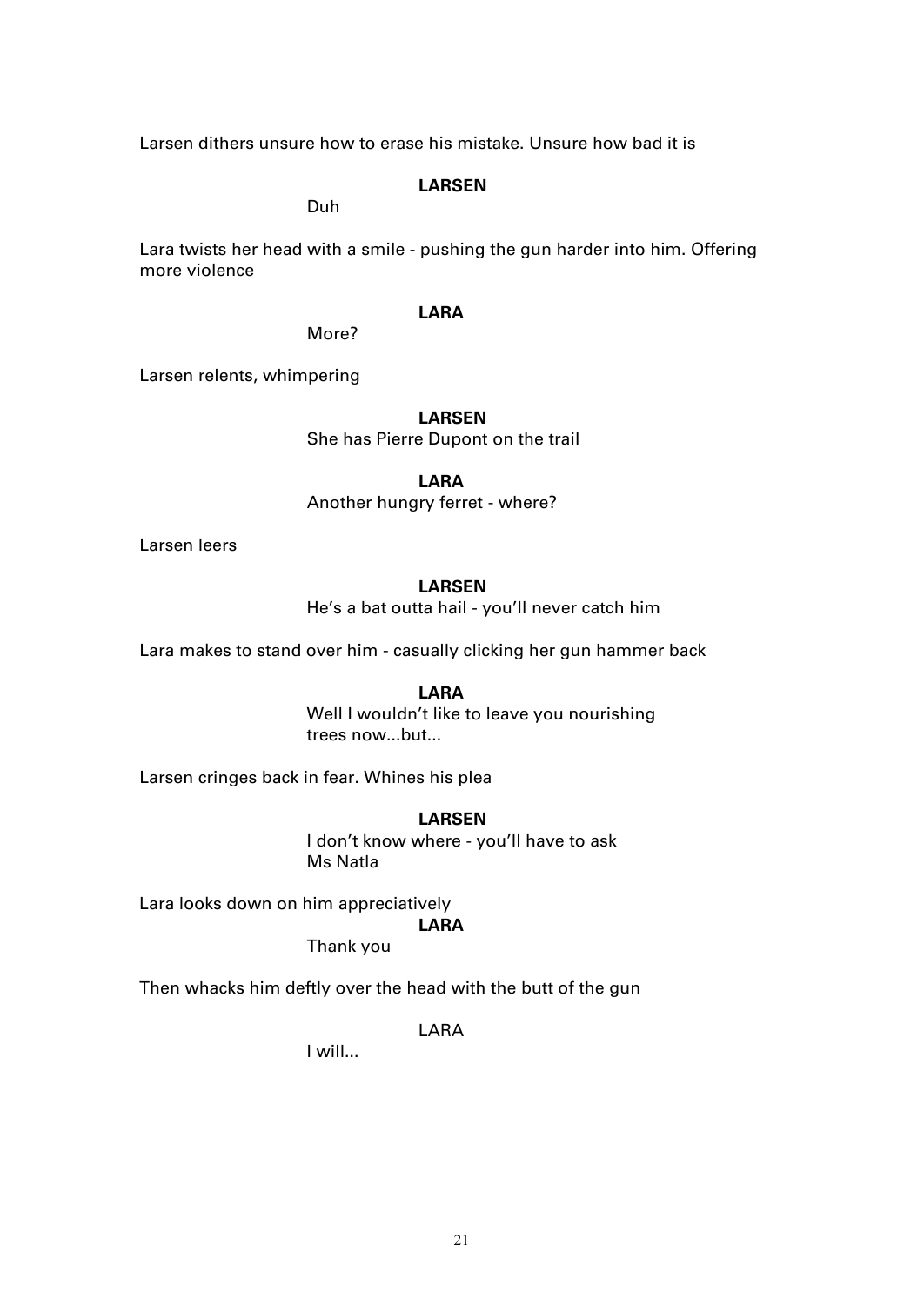# **EXT. DOWNTOWN SEATTLE NIGHT**

A large industrial blowtorch comes into view And exhales a noisy jet of gas A hand flips a zippo open next to it and flicks a flame

Igniting an intense blue power of heat

Lara is standing on the roof of an external elevator that runs up the side of a skyscraper.

She is holding the torch - burning it into the thick, vertically run, elevator cable. With her free hand, she grips tightly onto the cable above the flame

The cable begins to fray to the core - each strand twanging off and straining the cable upward

Until it snaps...

Violently surging skyward

Yanking Lara up by her gripped hand - catapulting her at tremendous speed Up the elevator pulley of the skyscraper

The elevator has been left behind far below - its counter weight now plummeting past Lara to the ground below

She speeds on up - the lights of the city and neighbouring buildings blurring past her in a yellow rush

Until she nears the building top and frees her hand - letting the momentum send her up

The cable whips into the black night above But Lara slows in freeflight until she's holding air just metres above the roof before dropping neatly onto it's lip

A large sign reading "NATLA TECHNOLOGIES" glares in neon before her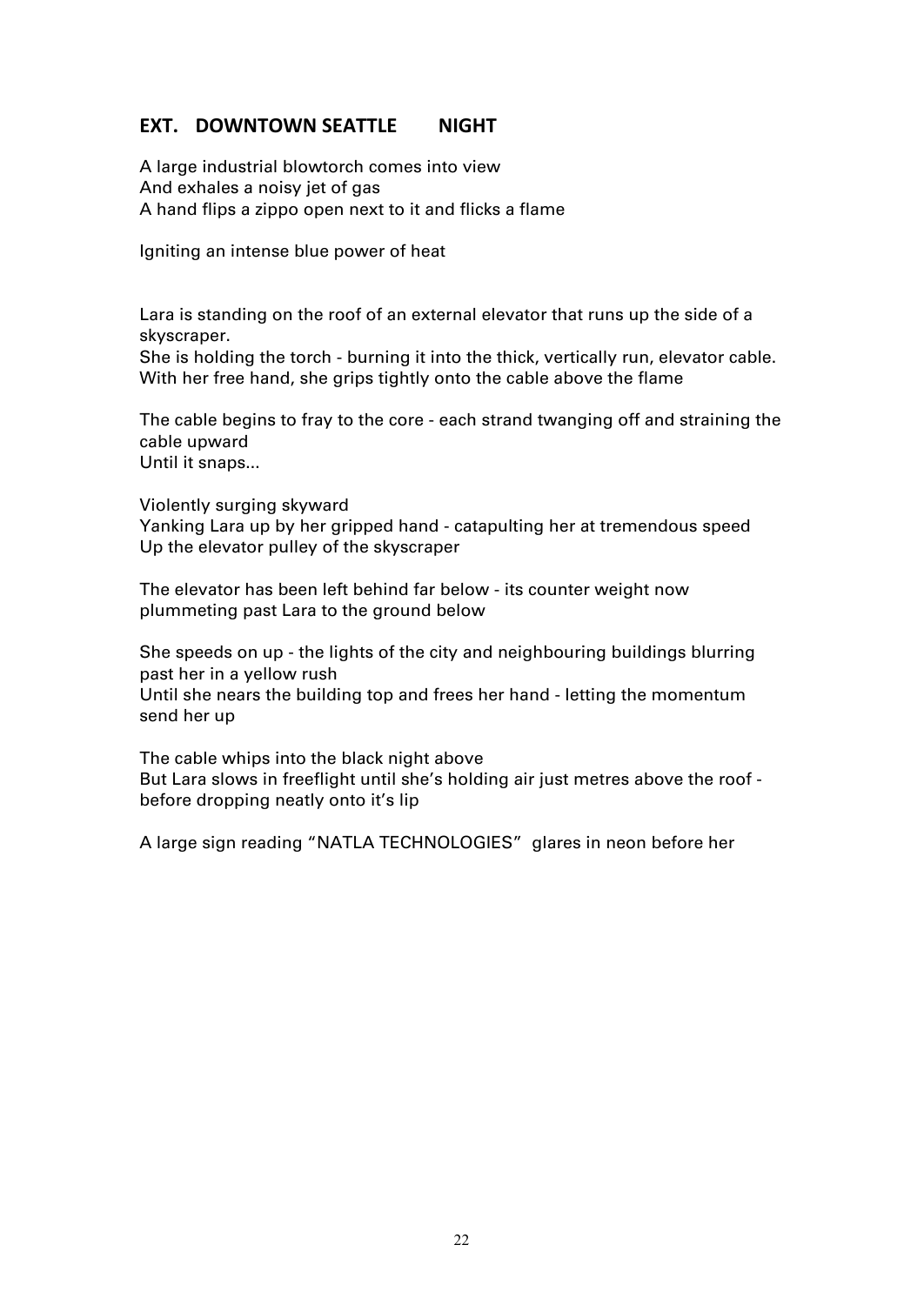# **INT. NATLA'S OFFICE NIGHT**

The office is in shadow - its contents strewn across the floor As we move across this, we hear...

# **LARA**

## (VO)

Tomorrow, I and my four men will be embarking for Cambodia in search of the Tomb of Tihocan...

And find Lara in the light of a small lamp - sitting back, feet resting on Natla's desk - reading from an old leather-bound book on her lap

## **LARA**

(VO)

- one of the three legendary rulers of the ancient, Lost Continent of Atlantis. Myth has it that with Tihocan is buried his piece of the Atlantean Scion ...

On the opened page, at the bottom of the text, we see a hand drawn picture of the Scion in its entirety. Lara holds her piece next to the illustration - seeing that it is a part of this artefact

## **LARA**

(VO)

- a pendant divided and shared between the three rulers and accounted to harness terrible powers. It is this artefact that I seek. I do not believe my ambitions to be wholly gullible as many colleagues unjustly presume...

Lara turns the page which reads in florid hand:

# *"A Doomed Expedition"*

# *Hamilton William Graves 1923*

*To the memory of my companions*

# **LARA**

(VO) Whatever, my resolution is taken; tomorrow we march...

And we dissolve to...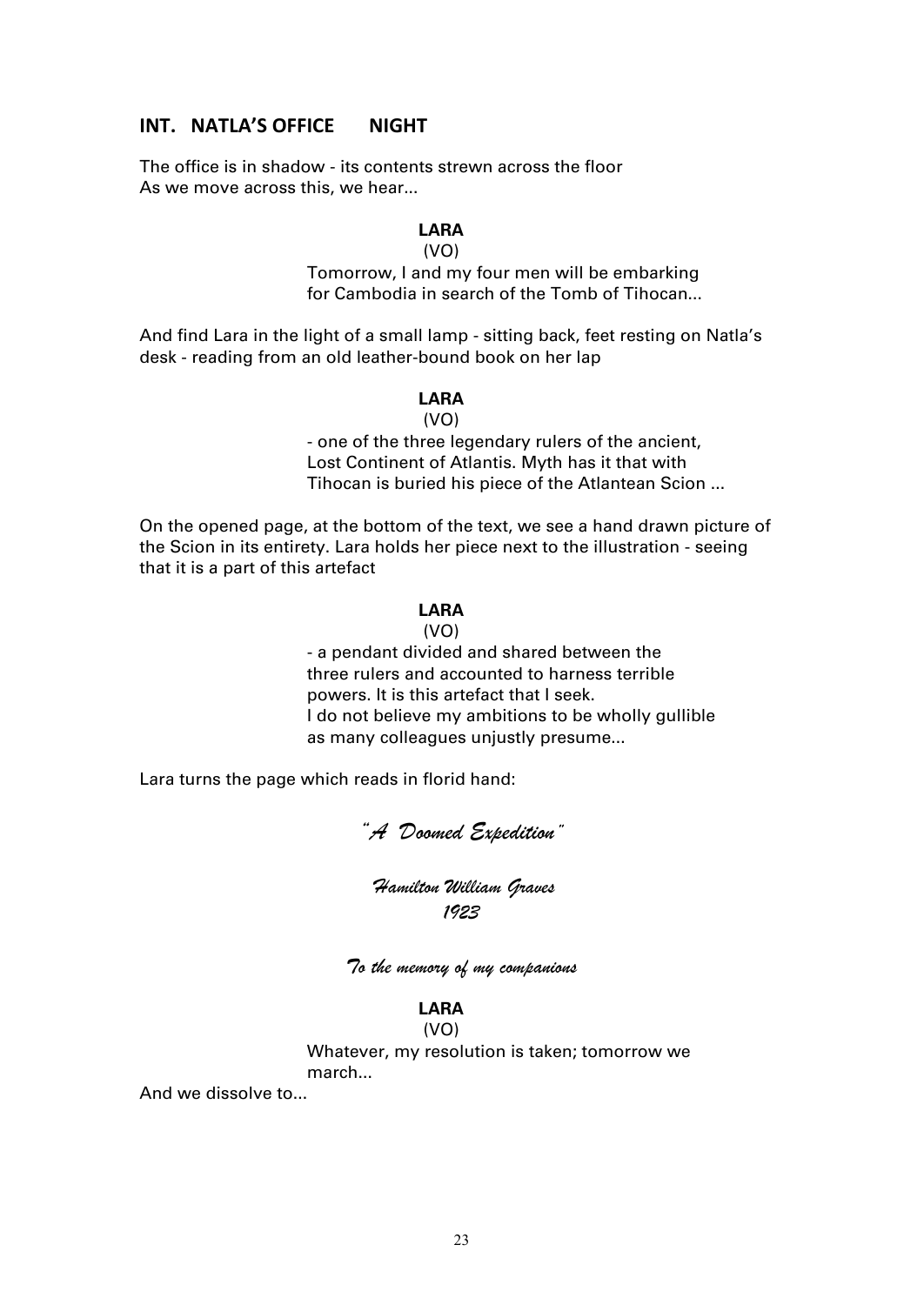# **EXT. TIHOCAN'S TOMB - CAMBODIA DAY**

Lara standing beneath a giant, crudely carved rock statue of a man holding his arm outstretched

$$
LARA
$$

$$
(VO)
$$

...to the statue of Karn... and the entrance of Angkor

We follow the arm's path to the entrance of the tomb

Arriving at it, Lara sees a small fire smouldering and picks out an empty Heinz bean can from it

## **LARA**

Pierre you litterbug

She tosses it aside and makes her way into Tihocan's tomb...

Game on...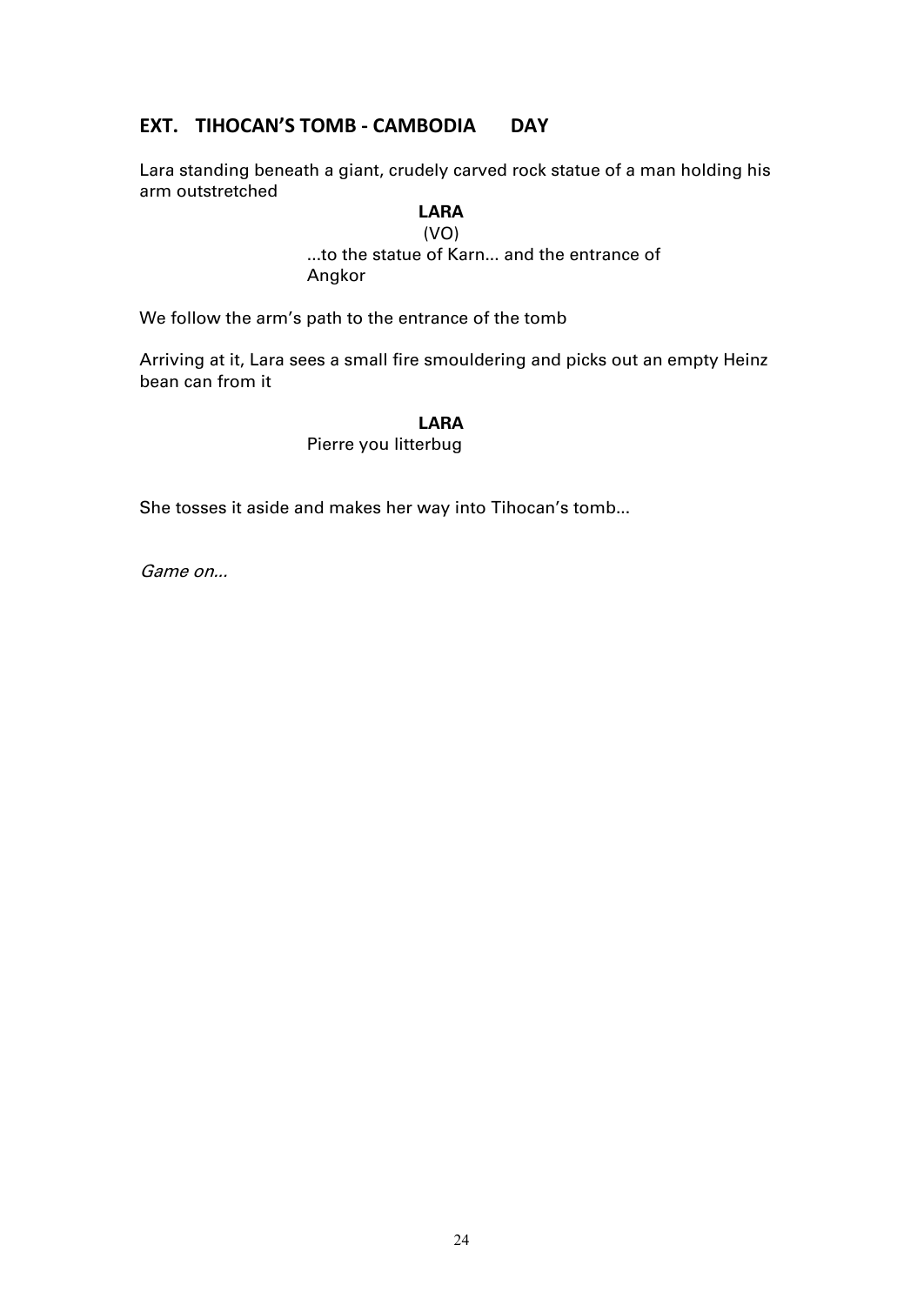# **LEVEL 2 - CAMBODIA**

Enemies: Bats Monkeys Lions Shark/eel **Centaur** Pierre Dupont Sea monster

As Lara goes through this level, she encounters the other adventurer, Pierre Dupont - a cheeky, speedy Frenchman

He confronts her, demanding to know who she is - tells her to go away - then zips off.

At a later puzzle, he nips out of the shadows and interferes - e.g. cutting ropebridge.

Lara and he become like Krypton Factor contestants - racing each other to the Scion

He will however approach Lara for help on a puzzle - one which has two pressure pads to trigger.

After the puzzle, he speeds off again...

Also on the level, are working Atlantean guards - the 'undead' that Hamilton had written of

There are also a few pods on the walls which are triggered as Lara goes through the level - glowing up green once this happens and growing fast from embryo to fighter - emptying out as a fully grown warrior if not destroyed Lara will need a big gun to destroy them

When Lara reaches Tihocan's tomb, Pierre is already there - laughing, holding the Scion

But a large grotesque Warrior emerges behind him and kills him violently Lara needs to then kill the Warrior before it gets her too

If she succeeds...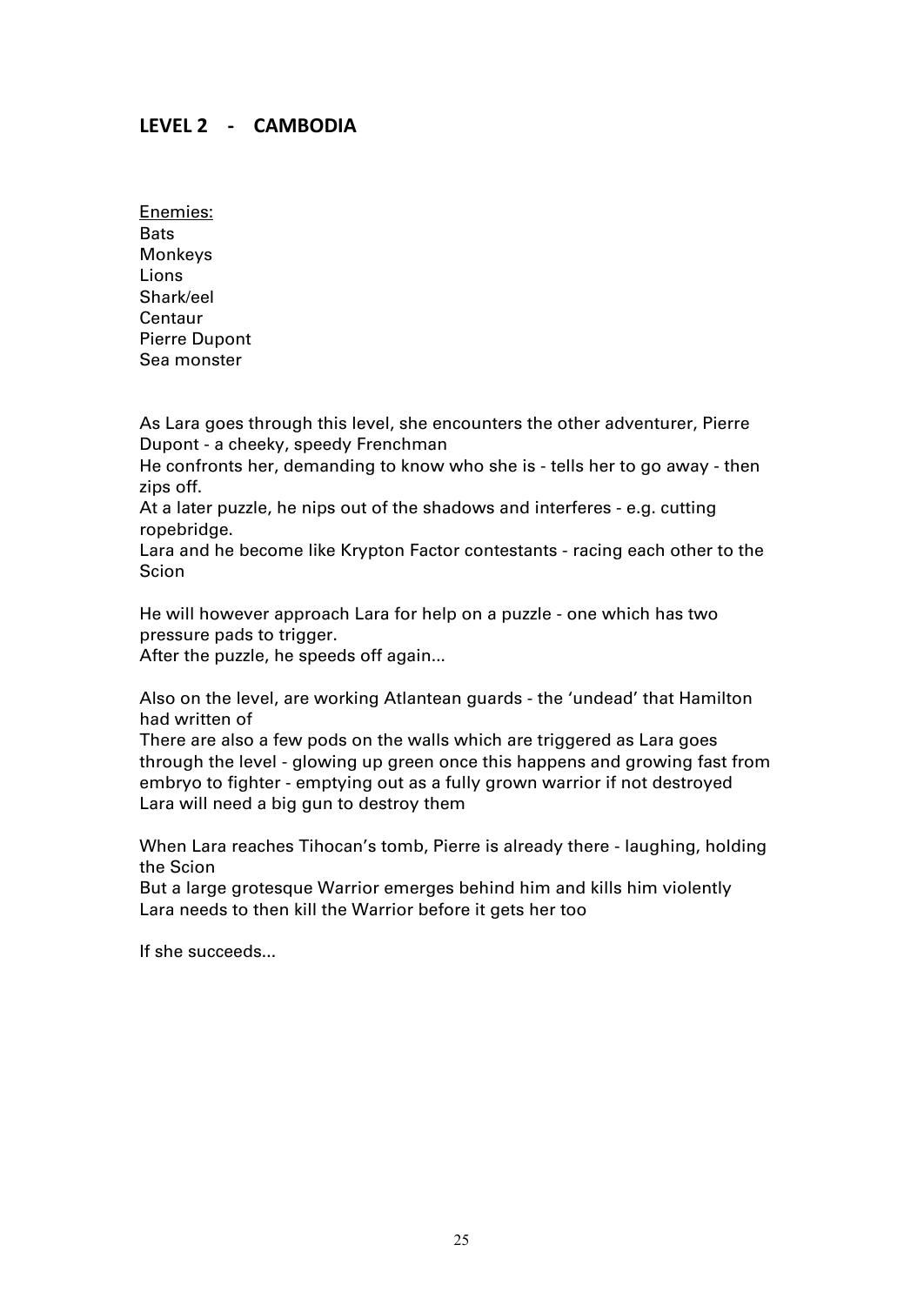# **FMV 3**

# **INT. TIHOCAN'S TOMB**

Lara bends down to the body of Pierre Dupont And picks the Scion from a pool of blood Above her, she sees ancient carvings running along the wall by Tihocan's sarcophagus

She flicks a match and looks curiously at the inscriptions which are written in an ancient language. Beneath them are crudely carved pictures

Lara reads along it by flickering matchlight - translating as she does

# **LARA**

(VO) Here lies Tihocan - one of the two just rulers

of Atlantis...

We see the scratching of a triangle and three dots/figures at each point

## **LARA**

## $(V<sub>O</sub>)$

Who even after the curse of the continent had tried to keep rule here in these barren other-lands...

We see a crude depiction of a meteor plummeting through the skies toward Atlantis. Stick people looking up in fear, then dead on the ground. Huge tidal waves engulfing the land

## **LARA**

(VO) He died without child and his knowledge has no heritage...

Stick people crouched in knelt prayer around the entrance to the tomb

## **LARA**

## (VO)

# Look over us kindly Tihocan

The Scion, fragmented in its three pieces - rays of power carved out about it

The match dies out...

And

Fade up on Lara still in the tomb

As she takes her two acquired parts of the Scion and holds them close together As she does so, it draws itself together in perfect fit by its own accord - weak green rays of energy emanating from it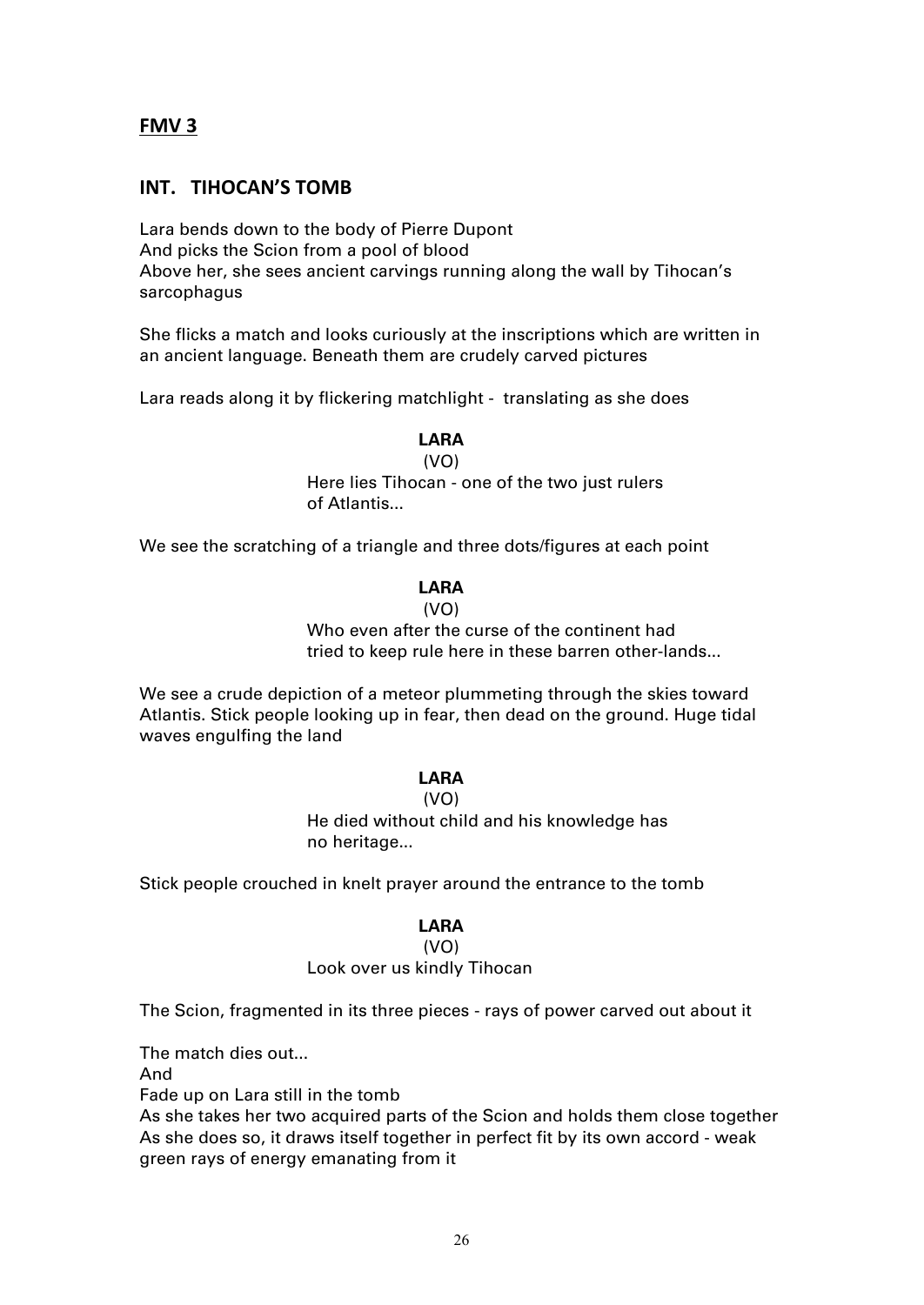CU on Lara's eye As a bright white light fills her vision And the dimensions of a pyramid and the figures of three people surrounding it mould into this

We rush into the darkness of the pyramid...

And see the Scion - its three pieces fitted as a whole - slotted neatly into a flat rock - strong green energy rays powering out of it. Three hands laid in consent over it. The sounds of the warriors' growls echoing in the background

A shaft of light soars from the pyramid tip into the sky

Then in quick, chaotic cuts we see Sand blown up...

One hand alone clenched on the activated Scion Violent screams and roars Flesh and muscle flexing in green hues An evil looking eye flicking open

A figure knelt into submission outside the pyramid - 2 others standing over it

The silhouette of a figure strapped as to a crucifix in the desert

A piece of the Scion ripped from a chain around someone's neck And flung from the hand

We see it hurtling through the air... Flipping over the ocean...

A burning meteor plummeting toward us. The sounds of screams and death as it explodes into Earth

The Scion rushing silently over canyons and desert...

Stills of people blasted by the meteor explosion

The Scion heading through a long straight canyon with a large rock facade at the far end

A great tidal wave engulfing a city People drowning in it

We're racing down the canyon now... Toward a base entrance in the rock facade And up its interior at lightening speed To a quiet room

Where we see the last piece of the Scion in its resting place

And we're out of Lara's eye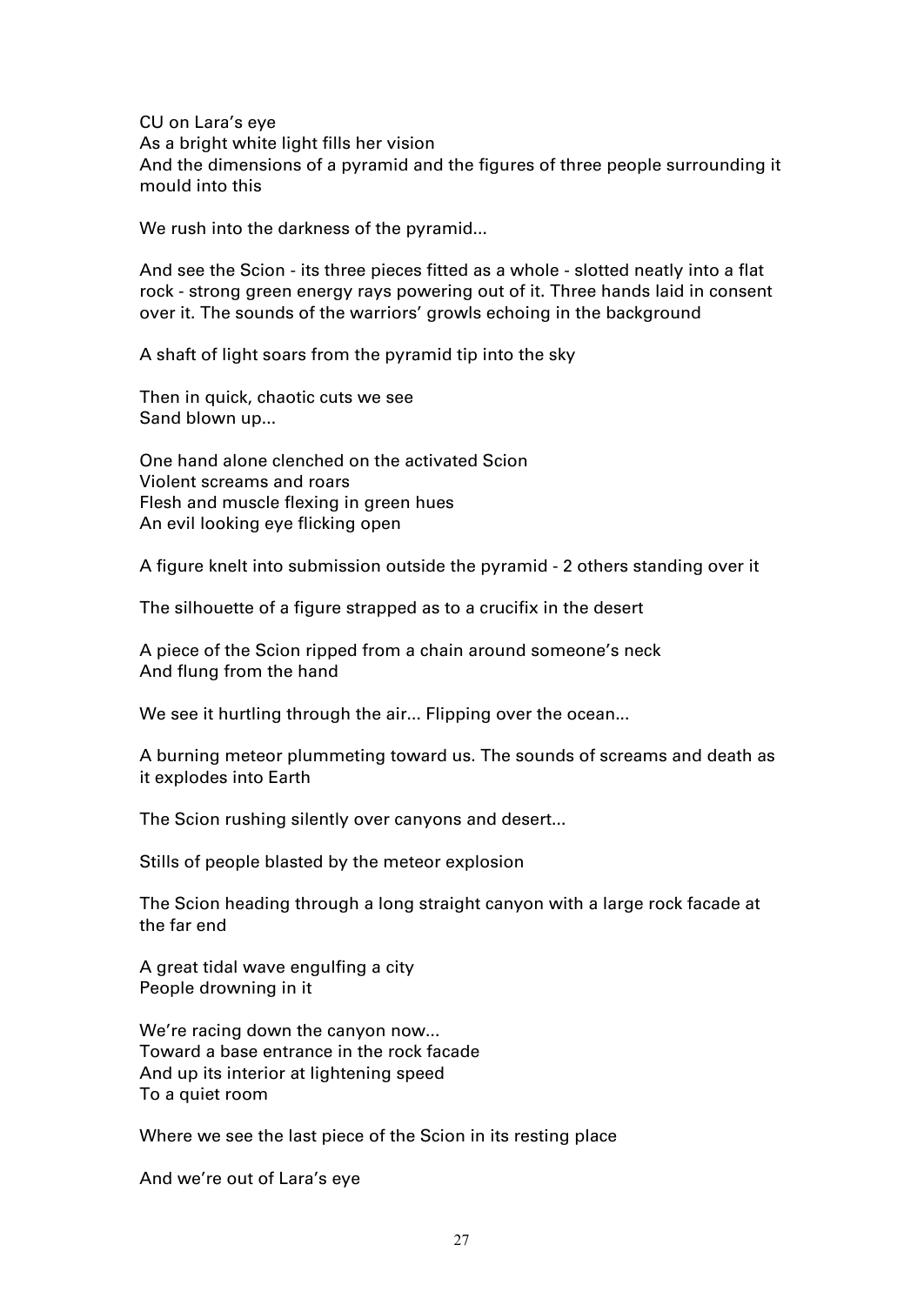The Scion in her hand now inanimate...

# **EXT. DESERT CANYON - EGYPT DAY**

The canyon floor stretches ahead of us toward the rock facade we have just seen.

Everything is quiet in ancient rest

A shadow suddenly forms on the floor before us Growing larger We can hear a faint whistling of wind The shadow sliding further away

WHAM!

A Norton streetfighter bike suddenly crashes out of the sky, landing on the canyon floor with a near rear wheel wash - immediately righted as Lara guns it on toward the location of the third Scion...

She skids the bike into hiding behind a rock - the facade towering above her Seeing an entrance in its base, she makes her way in...

Game on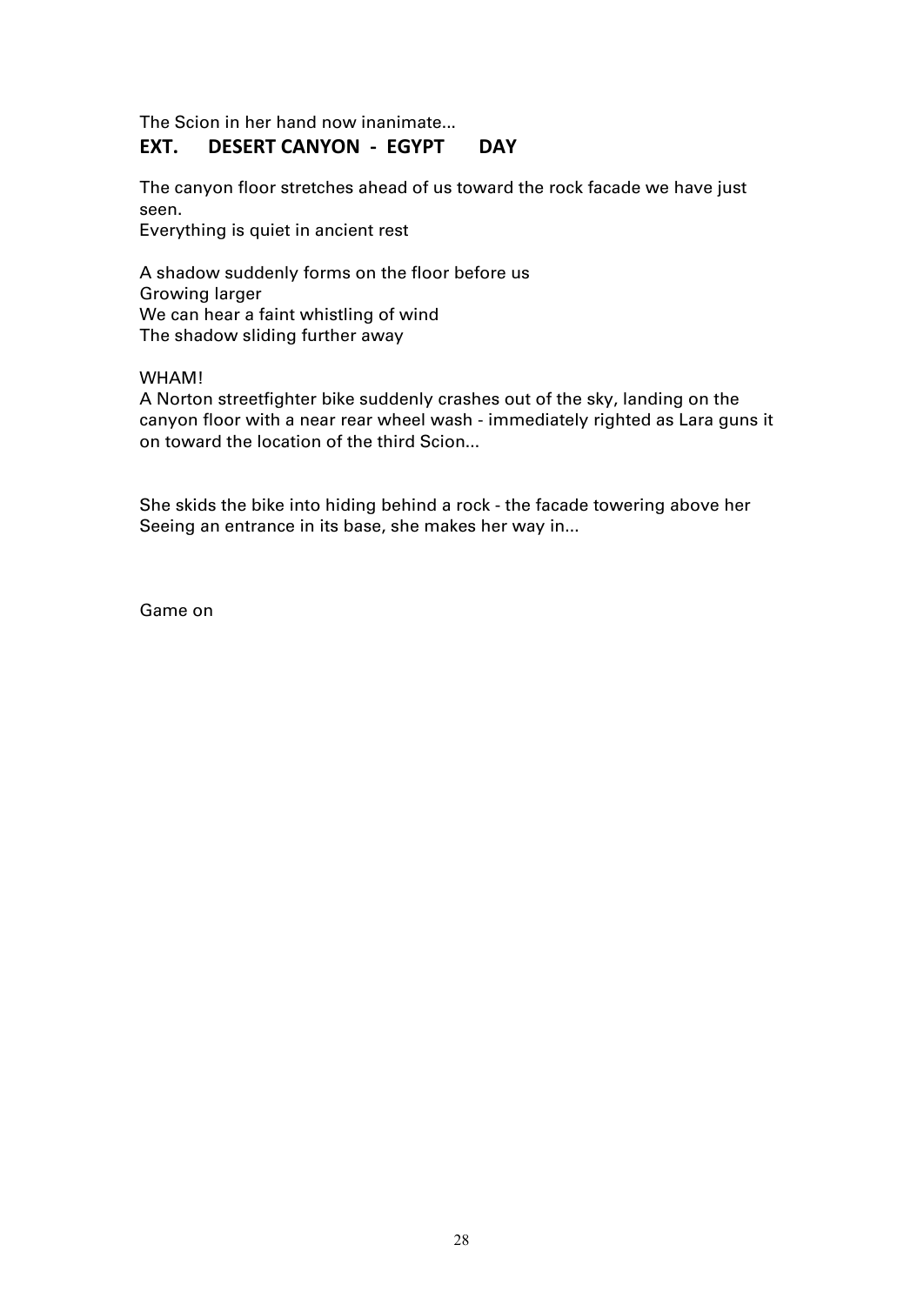# **LEVEL 3 - EGYPT**

**Enemies** Pumas Crocs Man Eating Plant Streaky Bacon Man Skinned Centaur Larsen

The level moves up from the base of the rock to the top It differs from the previous two levels in that it's not a tomb but the hiding place of Natla's Scion - a specifically designed fort, heavily guarded with Warriors and trapped with loads of pods to be triggered

If Lara retrieves the third piece of the Scion, Larsen will appear - having followed her for his revenge. This time he has come more prepared...

If Lara kills him, she heads for the exit...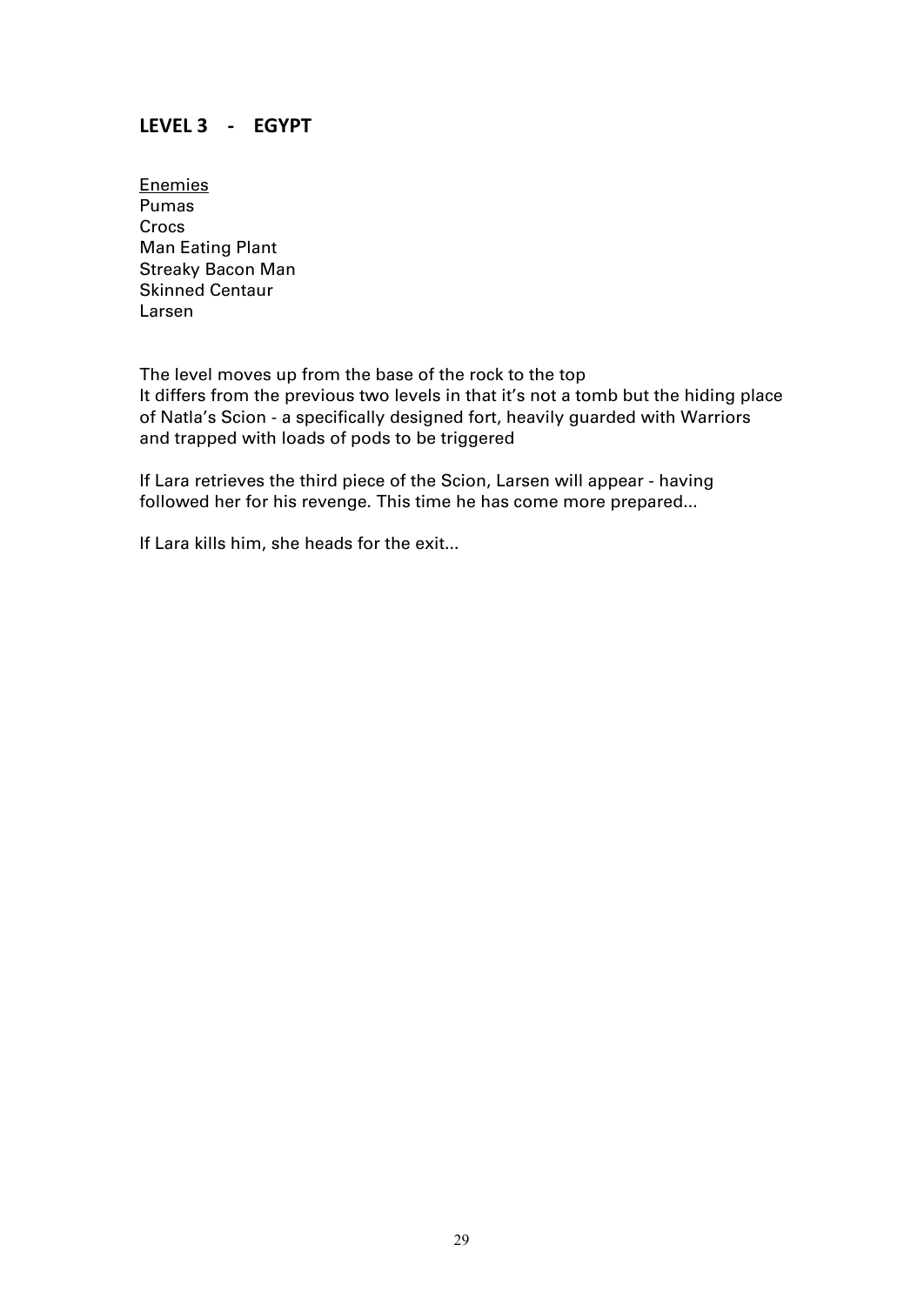# **FMV 4 INT. SCION 3 RESTING PLACE EGYPT DAY**

Lara makes her way toward the exit and the bright sunlight streaming in...

# **EXT. LEDGE DAY**

The glaring sunlight subdues into the figures of three men - guns all trained on Lara...A door in the exit behind Lara immediately snaps shut, and as she turns to the sound, a fourth man (Baldy) grabs her roughly from behind

## **BALDY**

You just pulled the shit-end of a wishbone

They are standing on a large ledge high in a cliff-face, far below is a raging river.

The only path of escape is a small mountain road to the left. It however, is blocked by the men's two vehicles - one of which is a jeep - its open back covered by tarpaulin

One of the men in front comes forward and pulls Lara's two hip guns from their holsters. He swivels them round his fingers like some Western hero - jabbing them at her as if to shoot, drawling;

## **COWBOY**

Howdy

Before plunging them into his belt, Lara nods pleasantly

## **LARA**

Afternoon

Then a familiar voice sounds out...

## **NATLA**

(VO)

Left Larsen sucking humbugs then?

Lara twists round to see Natla appear from the vehicles and make her way over

**LARA**

If that is the phrase

**NATLA**

The ape was so eager too

## **LARA**

He was to the end I can assure you

Natla stands before Lara now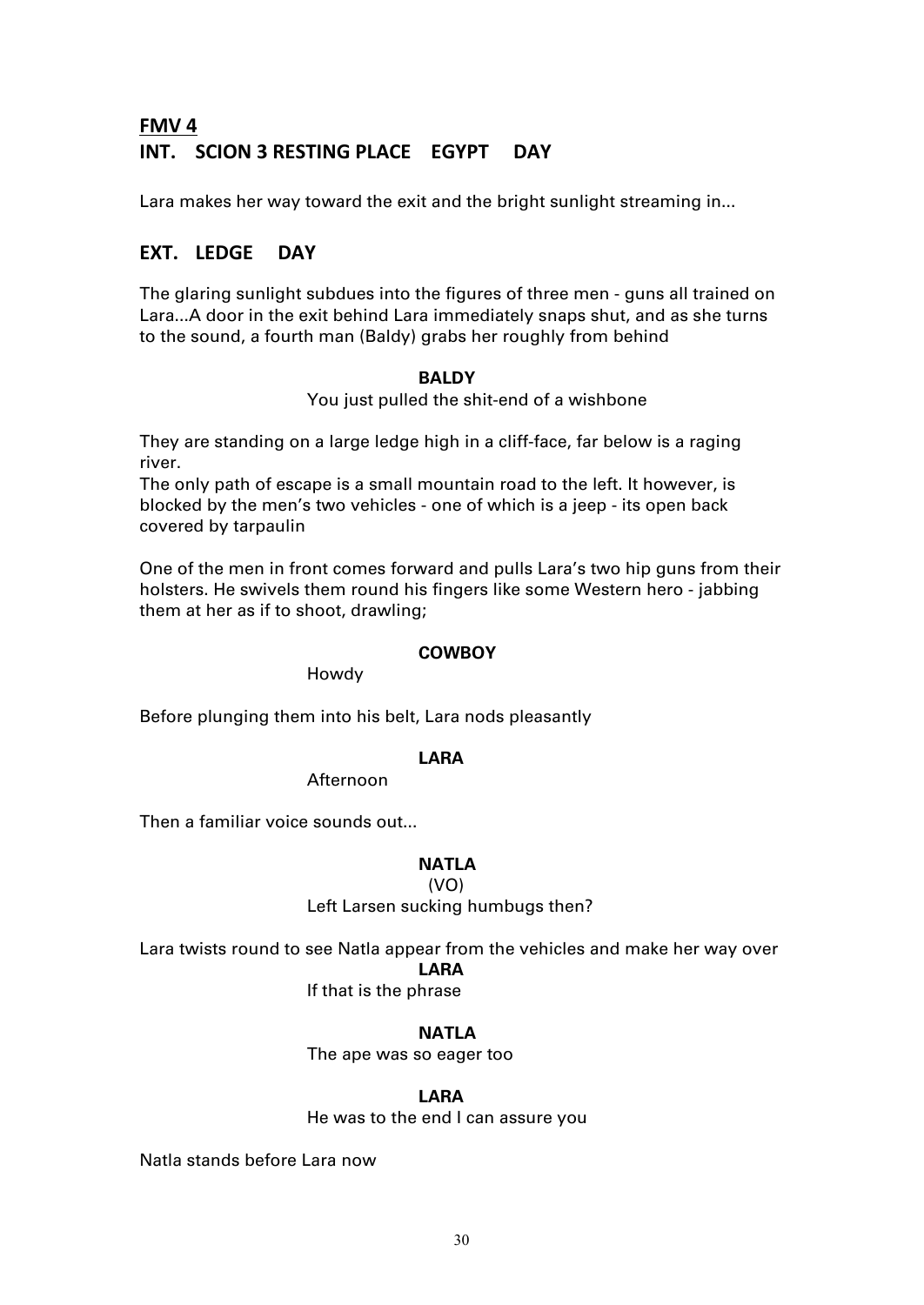## **NATLA**

Well your little vacation riot's over now... Time to give back what you've hijacked off me

She motions to Baldy who's still holding Lara back. He makes a delve for her rucksack.

## **BALDY**

## Let's try the lunchbox

Rummaging into it and pulling out the three pieces of the Scion. Then he throws Lara back against the wall

She falls back unsteadily. Stabilising she starts forward on the offence But is blocked as the men all bring their guns level with her

Baldy hands the Scion pieces to a greedy grabbing Natla. Engrossed, she starts to fit them together

The men - still with guns aimed at Lara - are all watching out of the corners of their eyes as Natla starts to fit the three pieces together, annoyed with this audience, Natla impatiently notions them to Lara

## **NATLA**

## Well kill her

The men turn to business, clicking their safeties at Lara in unison like a firing squad... She crosses her arms waiting in a fatalistic stance

But a loud Whoomph! and a flash of green makes the men turn - to see the Scion glowing strongly in Natla's hands - her eyes entranced as it blasts its information at her. Lara grabs the chance of distraction... Breaking through the line of men and making a run for the cliff edge...

First to recover, Baldy swings his machine-gun after her. His bullets spray the ground up behind Lara, as she makes a dive off the ledge...

## **NATLA**

(VO)

## You morons

And starts her fall down the sheer drop toward the river far below Natla, a huge gun now slung from her shoulder, grabs the fuddled Skatekid's board, she drops onto it and shuttles it across the ledge...Skerfing the back-fin down to a stop at the cliff edge and blasting the gun with hefty recoils after the receding figure of Lara. Lara plunges into the river with a splash and Natla stops her firing Peering down in the silence as Lara disappears under whitewater. Natla gives a satisfied smile as The Skatekid appears at her side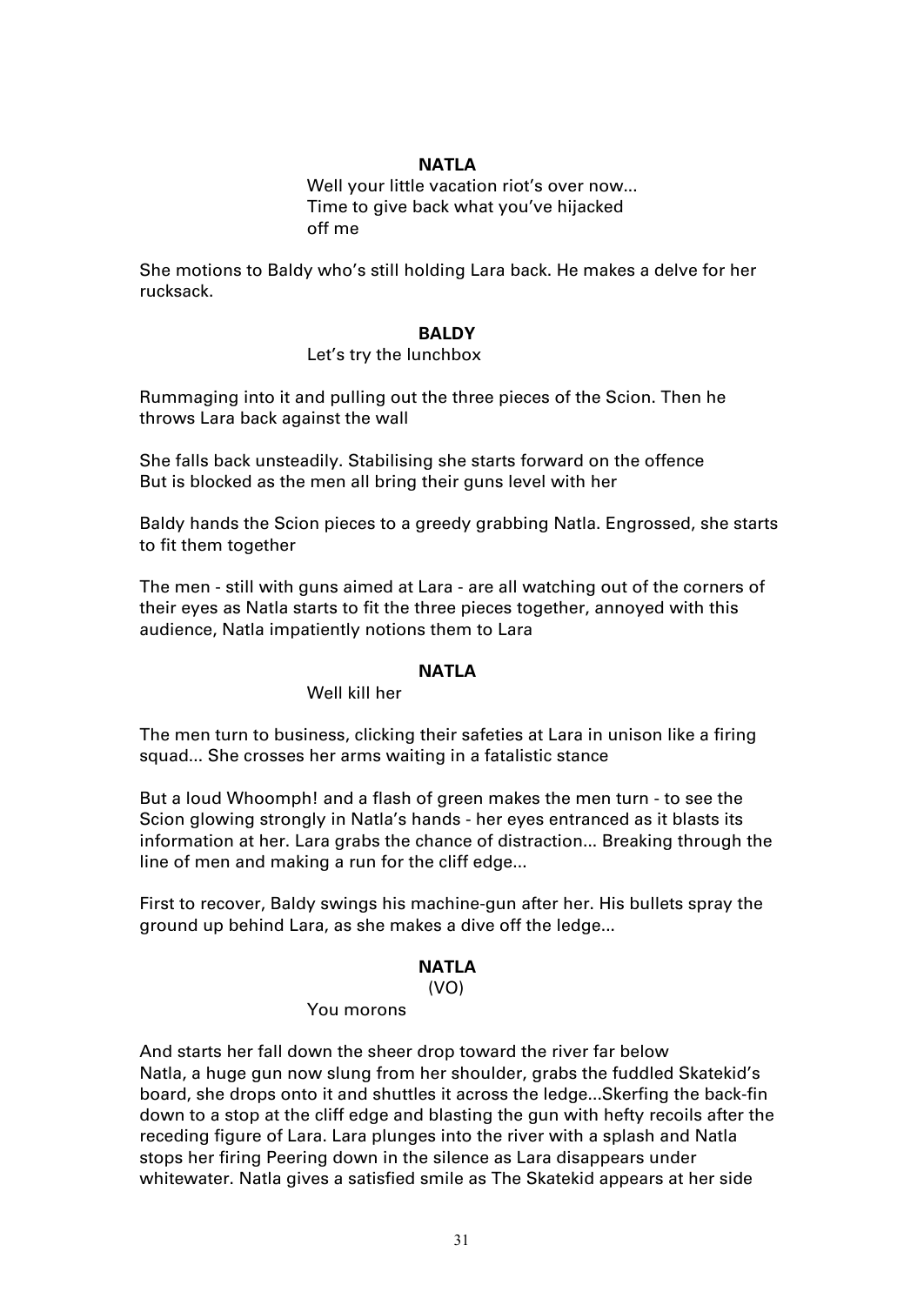## **NATLA**

Let's go

# **EXT. RIVER BANK DAY**

From the edge of the river, we see Natla's vehicles starting to wind their way down the mountain path and out of sight...

Watching this from behind a rock, is a soaked Lara

# **EXT. CANYONS DAY**

The bike is kick-started up with a roar Lara spins it a half-donut turn and hurtles off Riding up through the canyons and rocks - targeting the road where she'd seen Natla's vehicles go

She speeds through a cave Running out of it onto a thin ledge with a sheer drop on one side Getting her knee down on the corners

Until the road ahead runs out, broken at the apex of a U-bend Lara though keeps going - berming up the sheer cliff side, wall of death style through the turn - then hitting back down when the road returns

Zooming up an incline, she powers off the crest into a jump...

As she lands down, we see ahead of her the road stretching toward the sea Parked at the coast edge are Natla's two vehicles

A large pleasure cruiser is motoring away from the shoreline

Lara rises up out of her seat for a better view The cruiser is heading fast out of the bay

Frowning in determination, she tucks down behind the fairing and pulls hard on the throttle Speeding toward a lip on the headland

And the cruiser below

As she hurtles toward it, we see Lara jump feet standing onto the bike seat Just as the headland is running out

And as the bike takes off on its suicide course over the sea, Lara steps up onto and launches herself off the handlebars...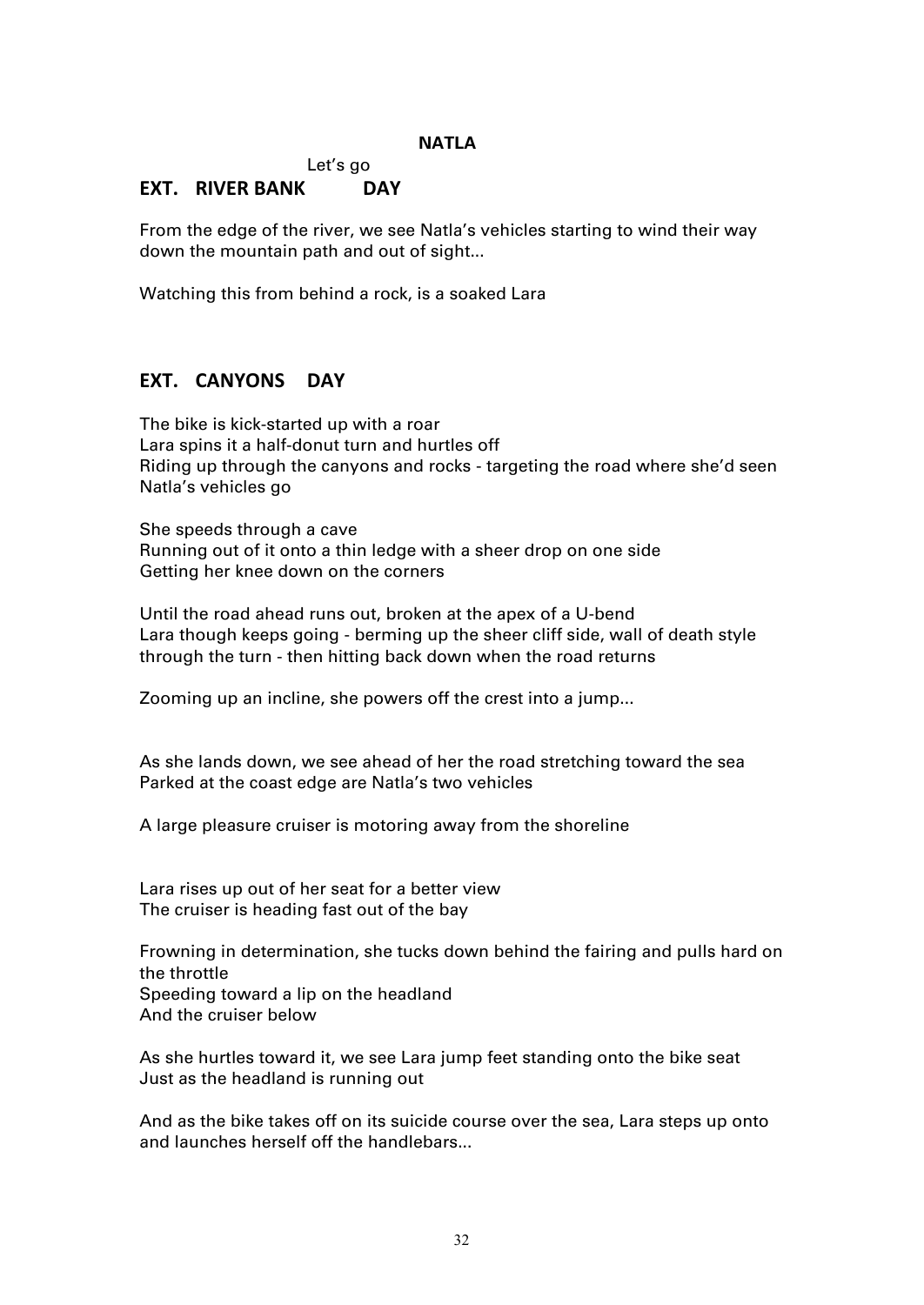Soaring through the air Before diving cleanly into the sea

The bike landing more heavily behind her with a violent splash

# **EXT. YACHT**

Two of Natla's men - Rambo and Skatekid - are on the stern of the cruiser

## **RAMBO**

What was that?

## **SKATEKID**

Rambo points to the mysterious disturbance in the water that the sunken motorbike made

## **RAMBO**

Over there

What?

They watch hard. Seagulls screech overhead

Lara, hearing their voices, swims silently to the anchor chain She starts to clamber up

## **SKATEKID**

(VO)

Probably just a fish

## **RAMBO**

(VO)

## A monster one

## **SKATEKID**

(VO)

Man you're edgy.....I'm going back inside... ...you coming?

We hear the cabin hatch slam shut And Lara reaches the top of the chain...

Once on deck, she checks around quickly and seeing a hatchdoor in the floor at her feet, pulls it up looks in then drops down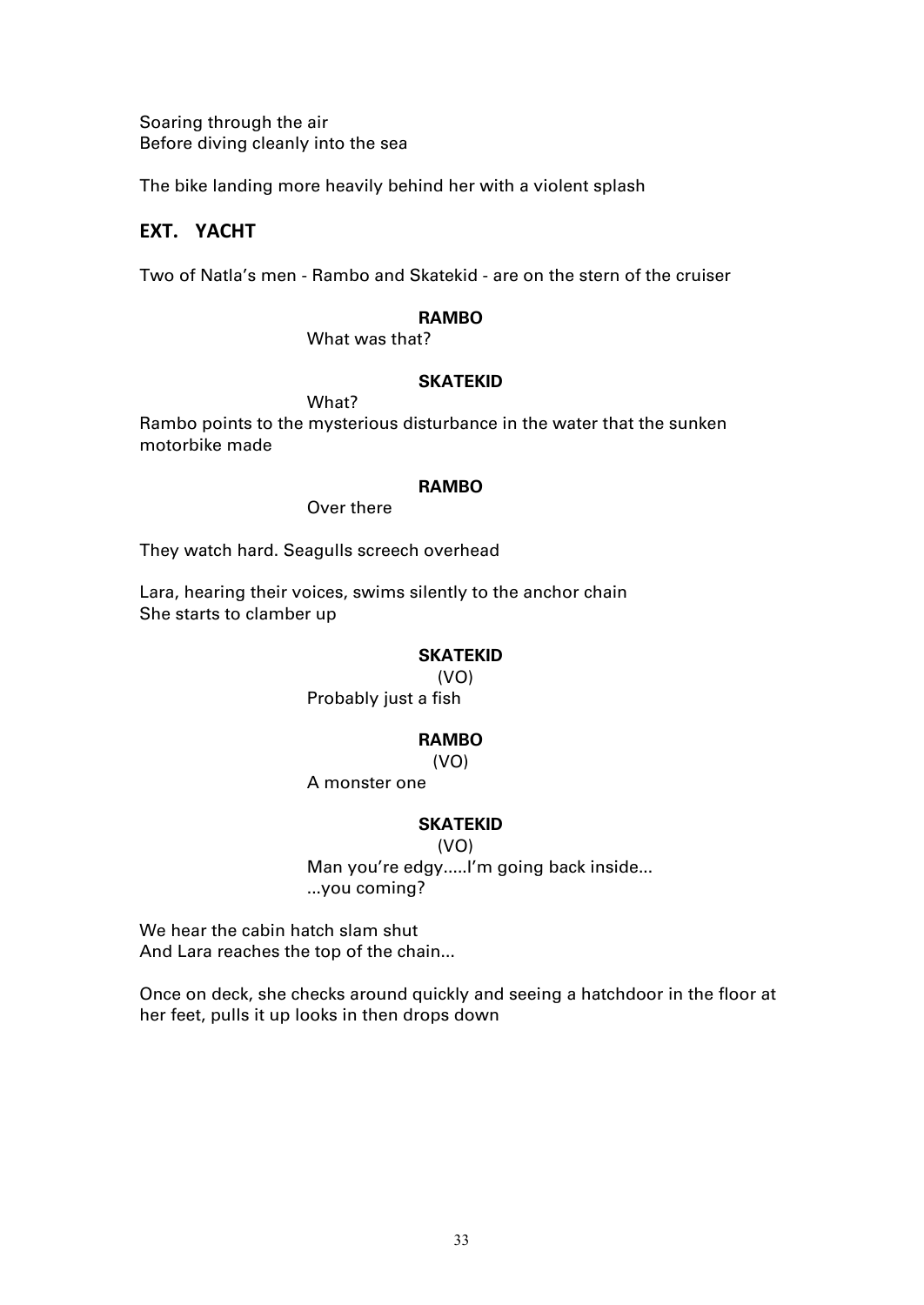# **INT. STORAGE CABIN YACHT**

The place is dark and dank - filled with a few crates and ropes Lara closes the hatch. The only light now coming from a small porthole. She leans tired against the wall and slides down to sit on the floor But as she does, something clatters dully beneath her weight

Turning to see what it is, Lara finds she's sitting on a large zip-bag spilling with a selection of guns

She inspects them - slotting two handguns into her empty holsters

Satisfied, she curls on the floor and rests her head on the bag - falling asleep.

Fade to black... Later: We hear the engine cut Snatches of voices...

## **BALDY**

#### (VO)

**Steady** 

Something scraping against the side of the yacht

## **SKATEKID**

(VO)

Here she goes

We hear a splash

## **NATLA**

(VO)

Ready yet?

And we fade up as:

An outboard motor fires up And Lara wakes to hear the sound of it receding into the distance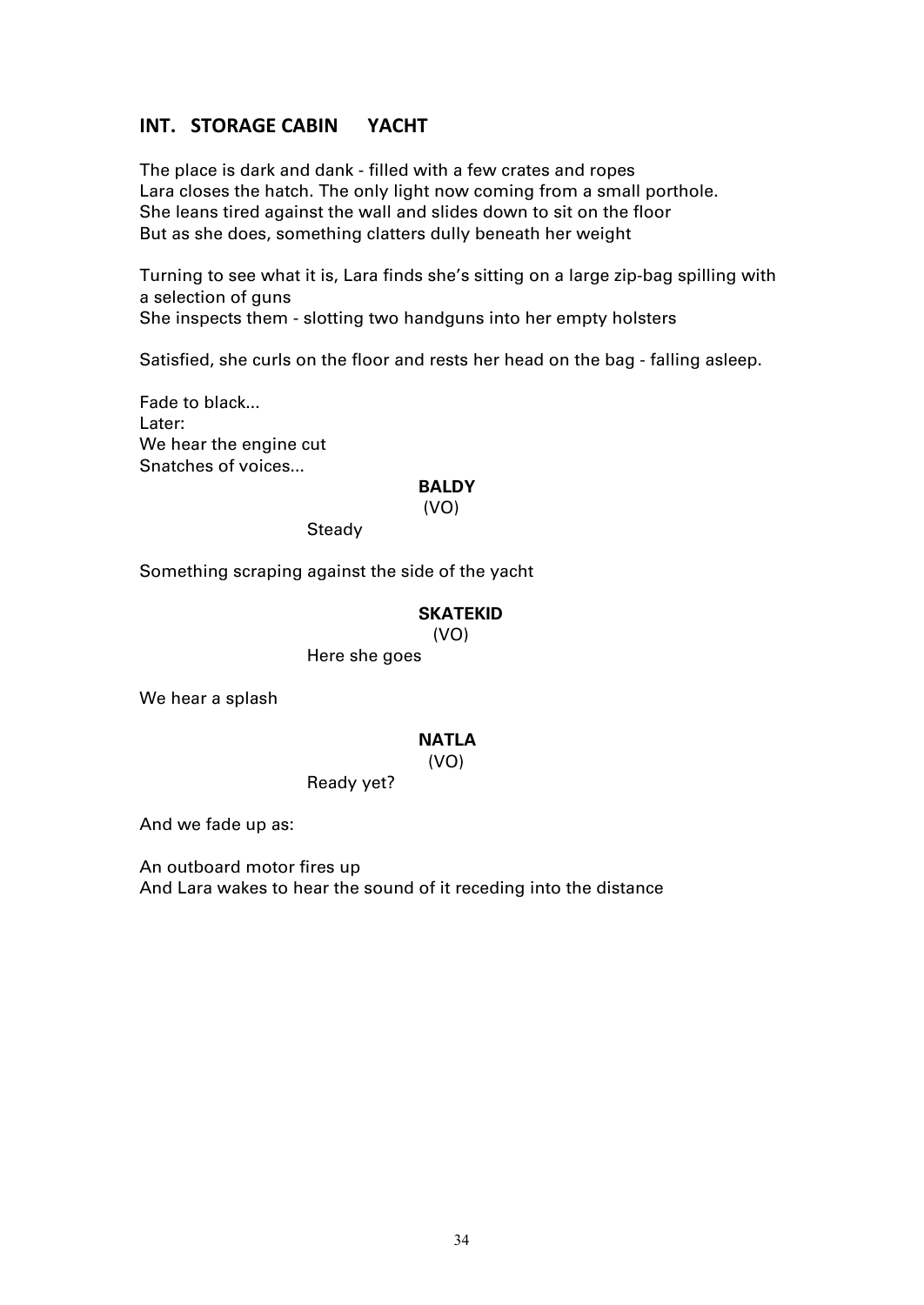# **EXT YACHT / SEA**

Lara, loaded again with guns, opens the hatch and peers around cautiously Everything is silent and empty on deck The yacht is moored a short distance off the beach of a large island On the island is a huge mountain

Lara dives off the cruiser and swims the distance to the island A dangerous reef breaks the waters around the beach but a thin passage of calm water leads to a large cave in the cliff edge Lara swims this line

But as she disappears into the cave's mouth, we see Rambo standing, watching her from the yacht bow behind He brings his hand to the radio on his lapel and speaks into it...

# **INT. CAVE - ISLAND**

Lara pulls herself out from the cave's pool of water where a small motorboat is moored

A rusting JCB stands wasting at the back of the cave And red and white tape reading "NATLA TECHNOLOGIES - NO TRESPASSING", crosses a dank tunnel which is excavated through into the heart of the island

Lara breaks through the tape Into the tunnel

GAME ON.....

# **LEVEL 4 - ISLAND**

Enemies Mercenary 1 Mercenary 2 Mercenary 3 Streaky Bacon Man Skinned Centaur Flying Skinned thing Dino Warrior Natla Natla's creation

The tunnel leads through the heart of the island to the mountain/pyramid Lara is under sniper fire from Natla's alerted men and has to kill them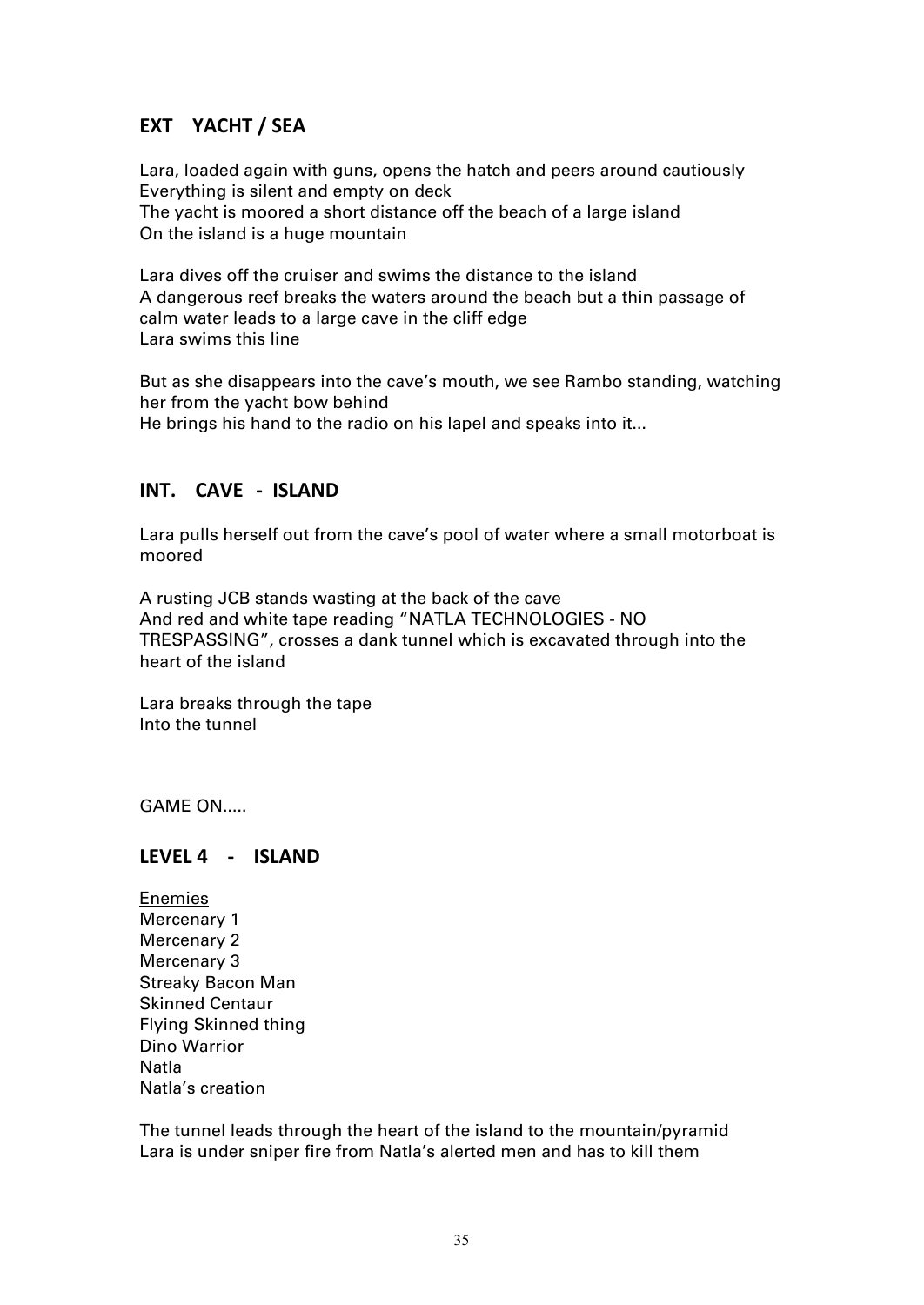Inside, the pyramid, it's dark and ominously silent as Lara makes her way through. She turns each corner in anticipation, but there's nothing...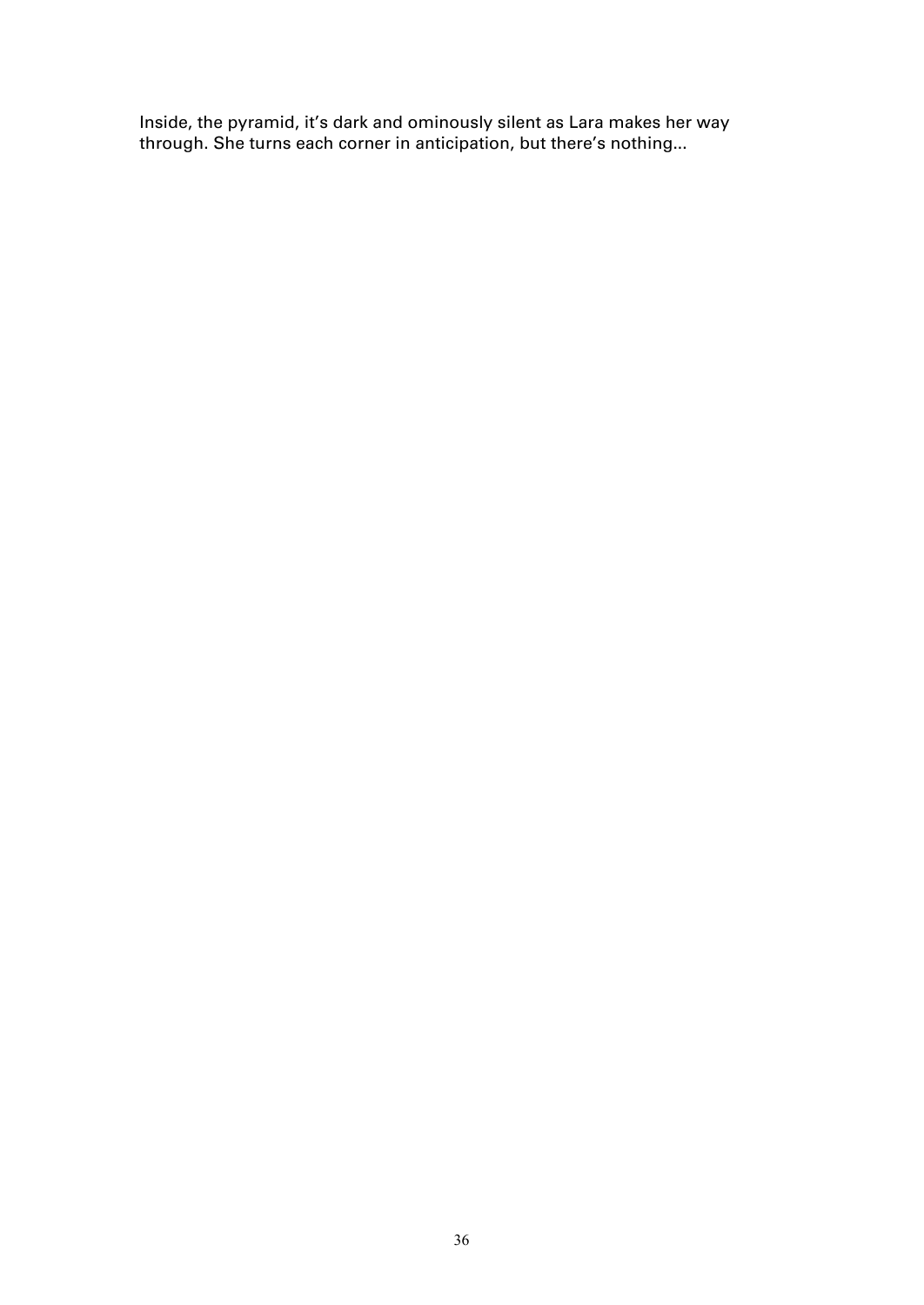# **LEVEL 4 FMV INTERCUT:**

# **INT. CONTROL AREA MOUNTAIN**

Narrow gangways set high above the void of the mountain's interior meet at a circular platform

Natla is here - slotting the Scion into its place in a flat rock Strong green energy-rays power out from it and a thunderous noise echoes inside the mountain

# **EXT. MOUNTAIN - ISLAND DAY**

Great avalanches of rock are cascading from the sides of the mountain Revealing the smooth walls of a pyramid beneath

A great shaft of white light soars up from its peak into the clouds

# **INT. THINK TANK - PYRAMID**

On another circular platform, Natla has her arms spread in embrace across a vast glass tank. Water bubbles inside with increasing turbulence as green rays of energy pulsates through it

And an obscure whiteness starts to ooze and swell in its depths

With her face pressed toward this, Natla croons softly

# **NATLA**

Rock-a-bye-baby...

# **INT. PYRAMID PASSAGES**

The thundering dies away And the tunnel ahead of Lara suddenly striplights up in a green glow and hum

We see that there are hundreds of pods lining the walls ahead...

Game on

# **LEVEL 4 Cont...**

Lara won't be able to kill all of the pods because there are so many and they need such heavy fire-power

She can only move on - knowing what will grow out of them behind her Other Warriors are also already there

When Lara reaches the control area, the Scion will still be in place - but Natla nowhere to be seen

If Lara tries to pull the Scion out, it won't budge but will power another blast of information to her...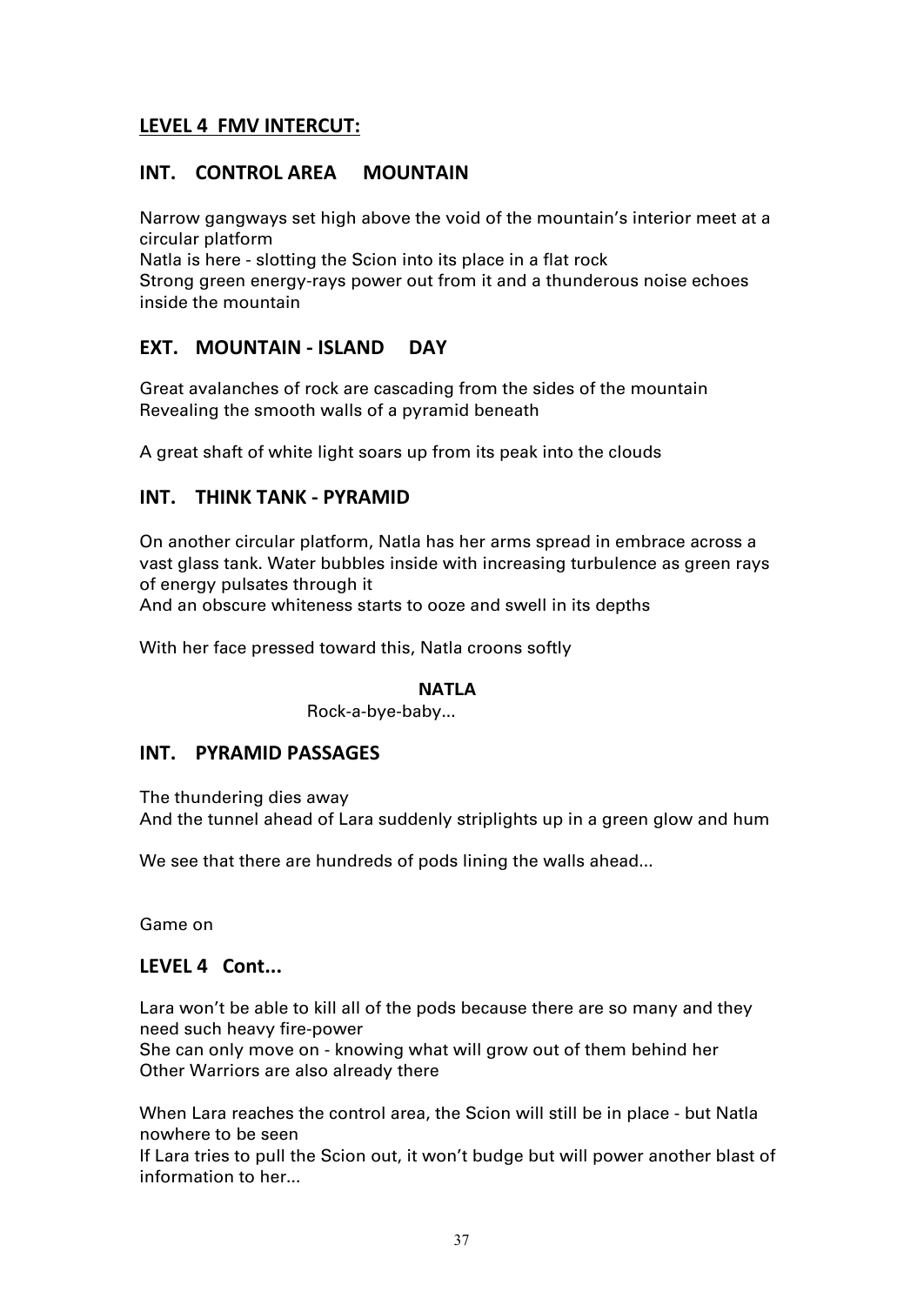# **FMV 5**

# **EXT. DESERT DAY**

Natla's face fills the screen, It's hardened in disbelief

## **NATLA**

You can't do this...

We pull out quickly and see that Natla is strapped, arms splayed to two pillars in an open temple in the desert. The temple is a cylinder of huge metallic pillars rising from a circular platform to a heavy roof. Two Atlantean warriors stand in guard posture either side of it, standing on the platform before Natla are two men - dressed as she is in ceremonious garb. They are Qualopec and Tihocan A green glow emanates from around each of their necks - the three pieces of the Scion

Qualopec seems to have curious appendages rising from his body His voice drones formally as he addresses Natla

## **QUALOPEC**

(VO)

We condemn you Natla of Atlantis for your crimes...

Qualopec is not an old man but he is a pathetic monstrosity - a contraption of hydraulic crutches supporting his broken sagging back He is obviously in pain as he reads from a scroll - balancing undignifiedly

## **QUALOPEC**

For the flagrant misuse of your powers...and for robbing us of ours...

As he says this, Tihocan grabs and violently rips Natla's Scion off her neck She seethes in shamed anger

#### **NATLA**

You can't ... I've...

But Qualopec goes on monotonously - his heart really not in such formalities

## **QUALOPEC**

Breaking that three-bond of consent that our people are ruled and secured under...and invading Tihocan and myself with our army...

He gestures loosely in a creak to one of the obedient warriors at the temple side A slight curdle of indignation in his voice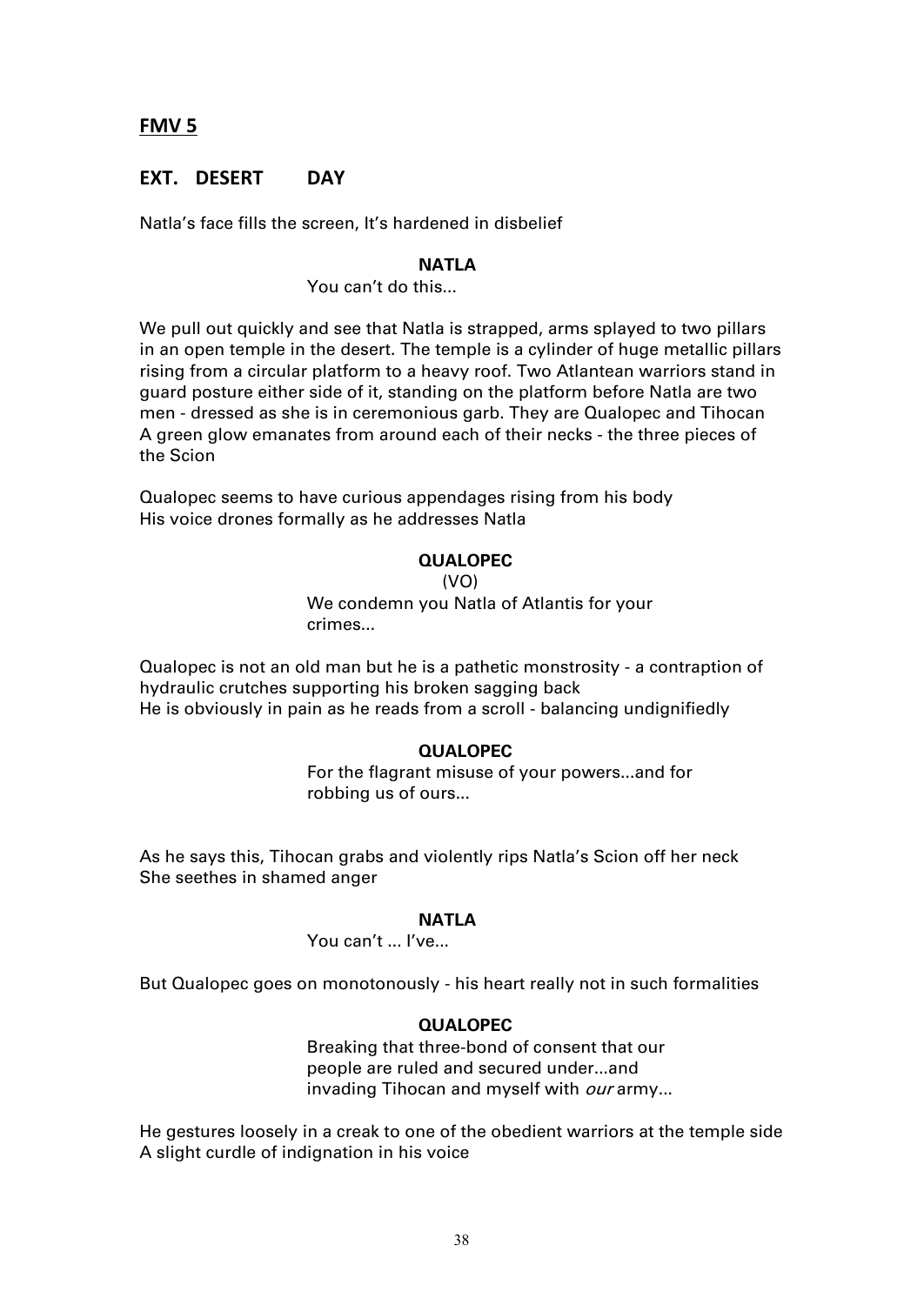## **QUALOPEC**

Our warriors...emptied from our pyramid... So that you could use the pyramid - it's powers of creation - for your own mindless destruction...

Natla retorts indignantly

## **NATLA**

Mindless? Look at you - neither of you have one squirt of inventive juice in your heads...

She looks down judgementally on them

## **NATLA**

**Wasters** 

Qualopec waits for her silence - intense dislike on his face He shuffles his scroll and resumes

## **QUALOPEC**

Mindless destruction...letting loose those...

But trails off - waves his hand dismissively - weariness in his voice

## **QUALOPEC**

I can't be bothered with this...

He drops the scroll lethargically to the ground and it blows off in a gust

## **QUALOPEC**

I'm tired...I don't care...

He starts his slow, creaking way off the temple platform

## **QUALOPEC**

Let's just do it

Natla watches concerned - fear finally on her face

# **NATLA**

Do what?

She turns to Tihocan as he makes to follow Qualopec - Firing a plea;

## **NATLA**

## Tihocan!

Tihocan turns to her - and vents his anger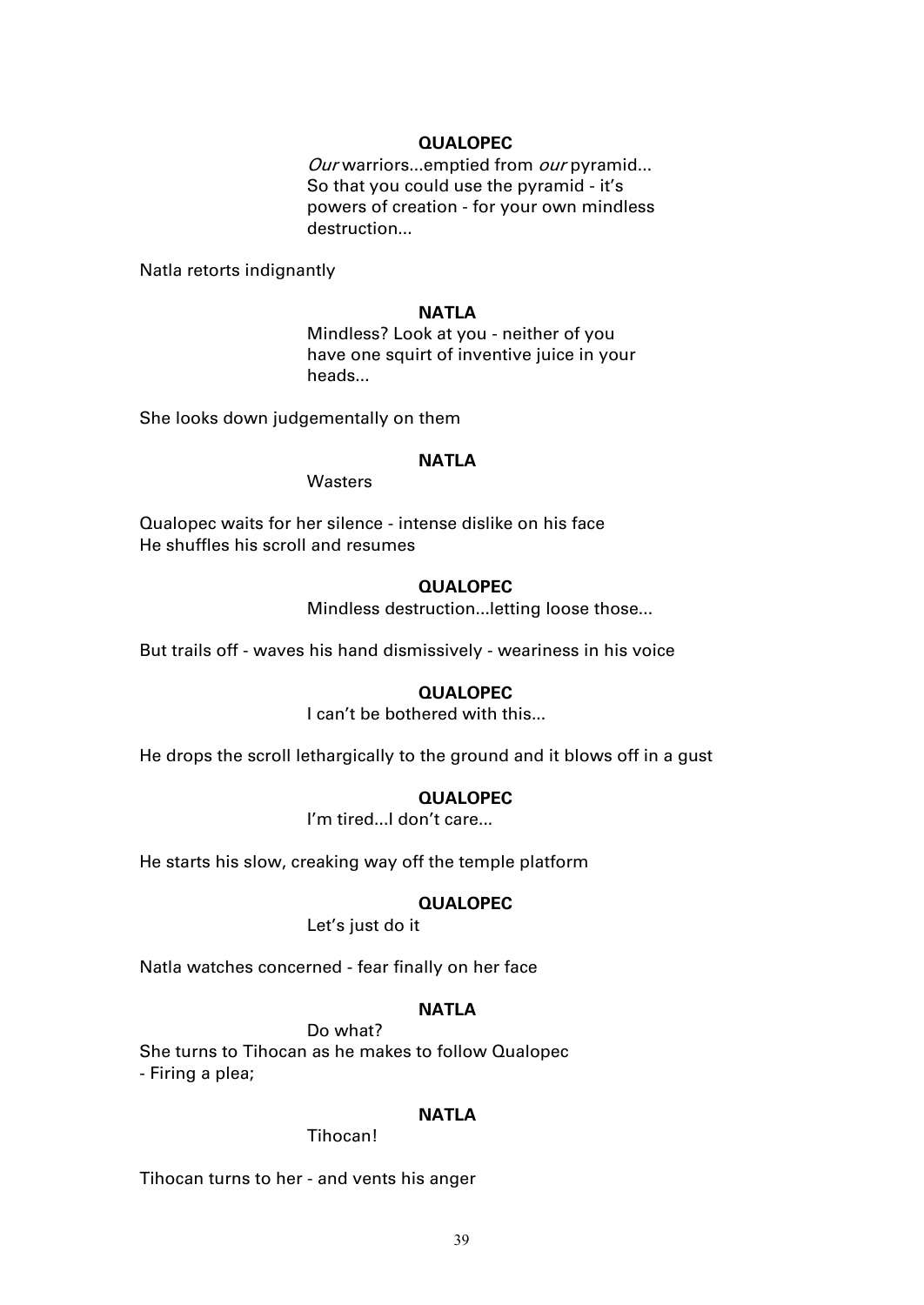## **TIHOCAN**

You used a sacramental place as a source of individual pleasure - as some freak factory

# **NATLA**

They aren't freaks

Tihocan stands face tight with Natla's as he mocks her

## **TIHOCAN**

They were brain tumours - your rampant barbaric brain tumours

# **NATLA**

(defiant) Survivalists - a new generation

## **TIHOCAN**

(smiles) A slaughter-heap now - and you...we're gonna lock you in limbo...make your veins, heart, feet and that diseased brain - stick solid with frozen blood...

He turns to leave the platform - leaving Natla alone, scared now

## **TIHOCAN**

So let's just do it

He steps off from the temple and joins Qualopec - motioning to the guards They grab two huge levers slotted into the temple pillars and pull...

## **TIHOCAN**

Greet your eternal unrest Natla

A grinding noise sounds from the earth beneath Natla She shouts with desperate evil to the two other rulers;

#### **NATLA**

You'll regret this - you won't rest either

As a segmented glass cylinder rises quickly from the floor around her - and starts to close, surrounding her...

## **NATLA**

Or your damned continent Atlan.....

CLUNK! The cylinder is shut… Silence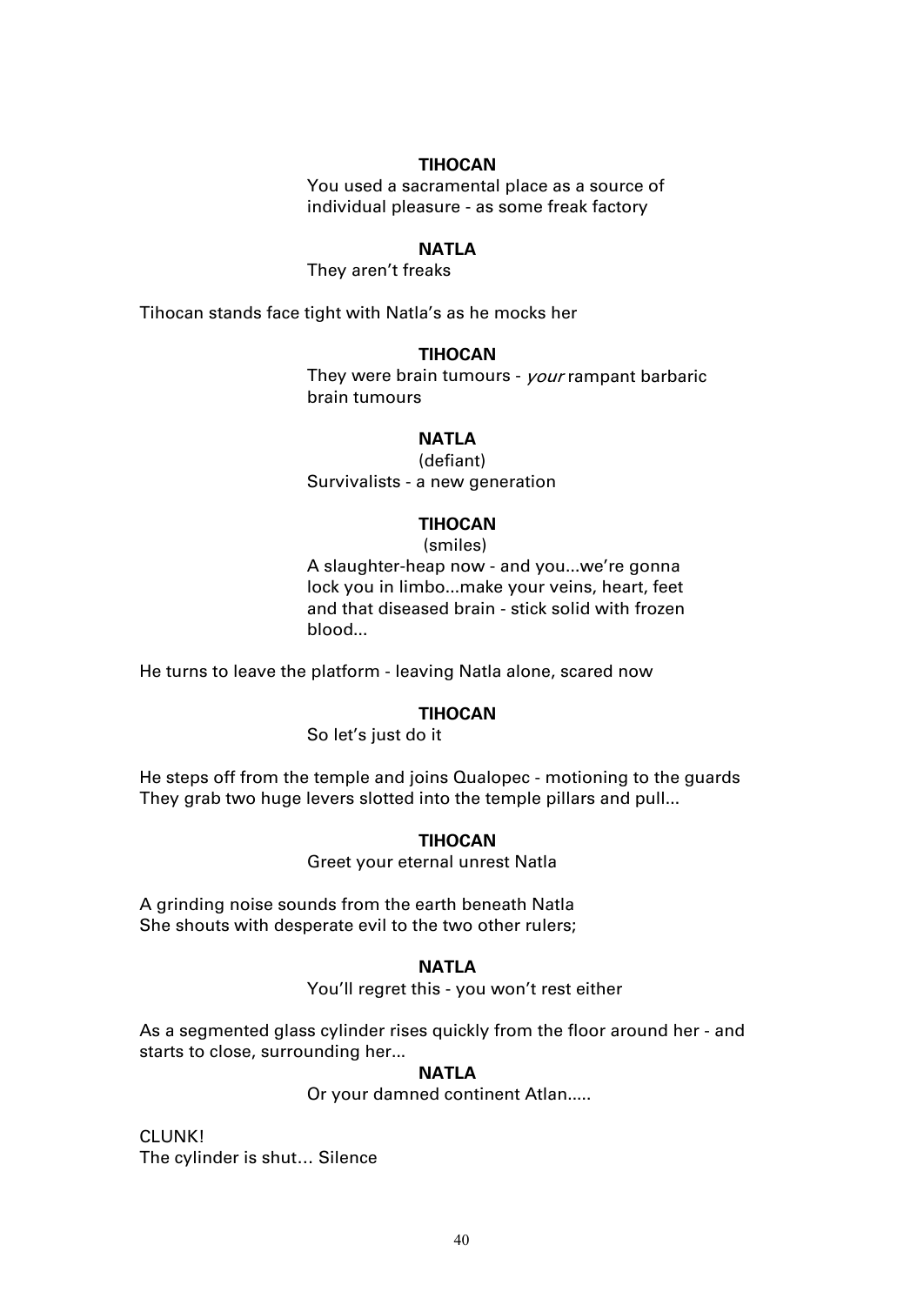We can only see Natla ranting inside

Qualopec and Tihocan bow their heads Cold air rushes through the cylinder and Natla quickly immobilises Freezing, until she is still - stuck enraged and the cylinder frosts over.

When it does, another, bigger metal cylinder thrusts up from the temple floor around it and the glass one sinks, twisting inside it into the ground As the metal cylinder peaks, another rises around it - rotating the opposite way, as the other falls into the ground

This goes on again - the cylinders growing in diameter - until it is the temple pillars which fix together and descend like a great lock into the earth Leaving only the heavy lid to be obliterated by the sands of time And a blank desert horizon stretching out before Qualopec and Tihocan and the two Atlantean guards

# **INT. CONTROL AREA - PYRAMID**

As the flashback resides in a mush of colours, Natla's voice sounds out;

# **NATLA**

(VO)

Back again?

Recovering from the info-blast, Lara catches focus of the figure of Natla disappearing into the shadows of machinery rimming the platform behind the Scion, hands resting on her holstered guns, Lara makes her way cautiously into the throat of this metal maze. Well worn dials, levers and gauges line it. Green pulses of energy fitzes randomly through it

## **LARA**

And you - for a grand re-opening I assume

She's stalking Natla's voice - waiting and following the sound trail as Natla expounds her theories

## **NATLA**

Evolution's in a rut - natural selection at an all time low...shipping out fresh meat will incite territorial rages again - will strengthen and advance us...

Lara rounds a belt of machinery And as she does, a red light strokes out - catching Natla's face gleaming at Lara

## **NATLA**

## Even create new breeds

Before melting to blackness again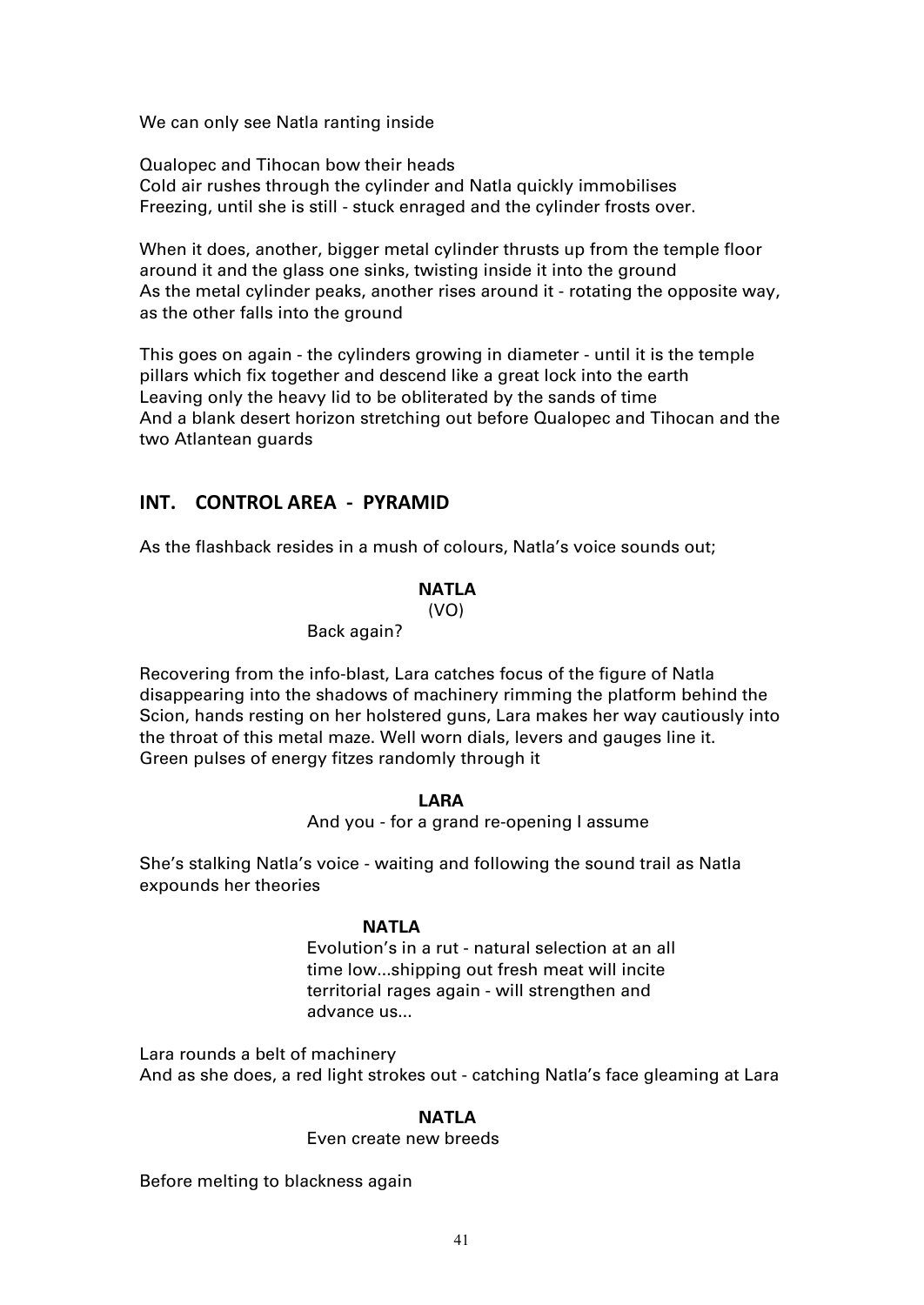Lara feels out again;

## **LARA**

## Kind of evolution on steroids then **NATLA** (VO)

A kick in the pants...those runts Qualopec and Tihocan had no idea - the cataclysm of Atlantis struck a race of langouring wimps...plummeted them to the very basics of survival again...

Lara is homing in on the voice - cautious now as she emerges out from the darkness to the open platform and the Scion again

## **NATLA**

 (VO) It shouldn't happen like that

The Uzis slide easily out from Lara's holsters

## **LARA**

Or like this

She has come face to face with Natla - the Scion ahead of them Natla seems unconcerned with this faceful of Uzi

## **NATLA**

Targeting me won't help...

She smiles self-satisfied and gestures at the energy activity surrounding them

## **NATLA**

Trouble's already in the pot

#### **LARA**

You're right it would be a terrible shot

Lara keeps her eyes trained intently on Natla but slowly swivels her guns toward the Scion

#### **LARA**

How about in the heart?

Natla's reaction is absolute

## **NATLA**

## Noooo!

As she makes a swift and violent dive for Lara - careering into her Body shielding the direction of the Scion. Lara's guns blast up reduntantly into the void of the pyramid. As the two women roll and tumble toward the platform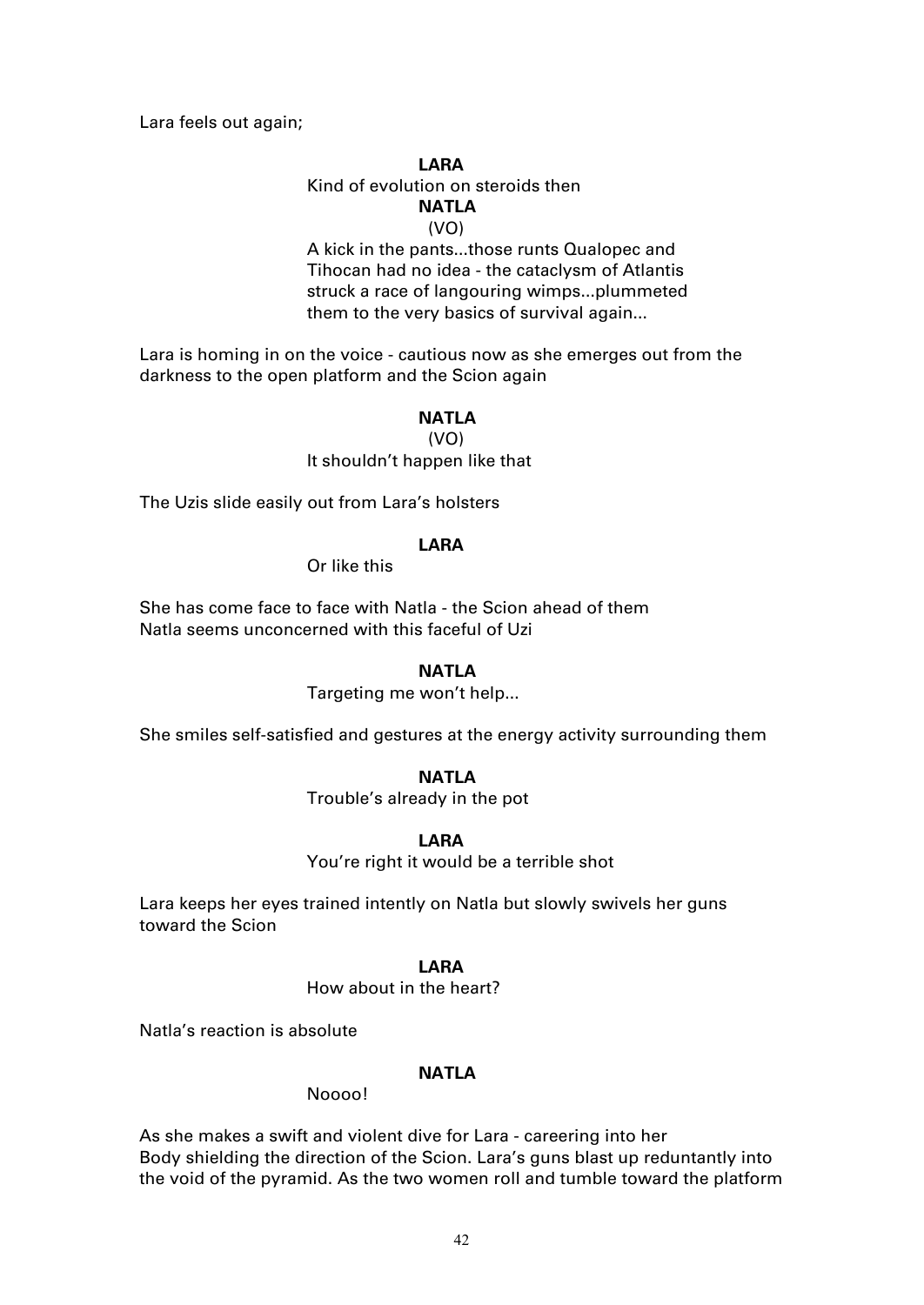edge in a skid of momentum and over - falling sharply into the abyss, bodies entwined. Past layers of platforms, silhouetted briefly against the luminescence of the bubbling think-tank. Before Lara clutches for some rimming on the side of the shaft and is yanked to a hold by one arm, then jolted heavily again as Natla claws a grip with Lara's other hand,dangling below her, desperate;

## **NATLA**

Grip tighter

Lara is holding all she can - both arms stretched and strained with the weight As she offers the price of this life bargain

#### **LARA**

## Then - please switch it off

Natla can't contain her mockery

# **NATLA**

Please?!

A few of her fingers slip and plop out of Lara's grip Lara rises an eyebrow

## **LARA**

If you wouldn't mind

Natla takes a new look at Lara Fetish edging in her voice

## **NATLA**

You really are a fascinating creation

Suddenly a warning alarm sounds violently in the pyramid A red strobe of light pulsing heavily out from the platform above them A pre-recorded voice of Natla echoes down the void;

#### **VOICE**

Hatching commences in 30 seconds

Natla grins through her desperation

#### **NATLA**

Too late for abortions now...

Breaking an insane but passionate plea to Lara

## **NATLA**

Surely you can't deny it?

Her fingers sliding till just the little one is in Lara's grip

#### **VOICE**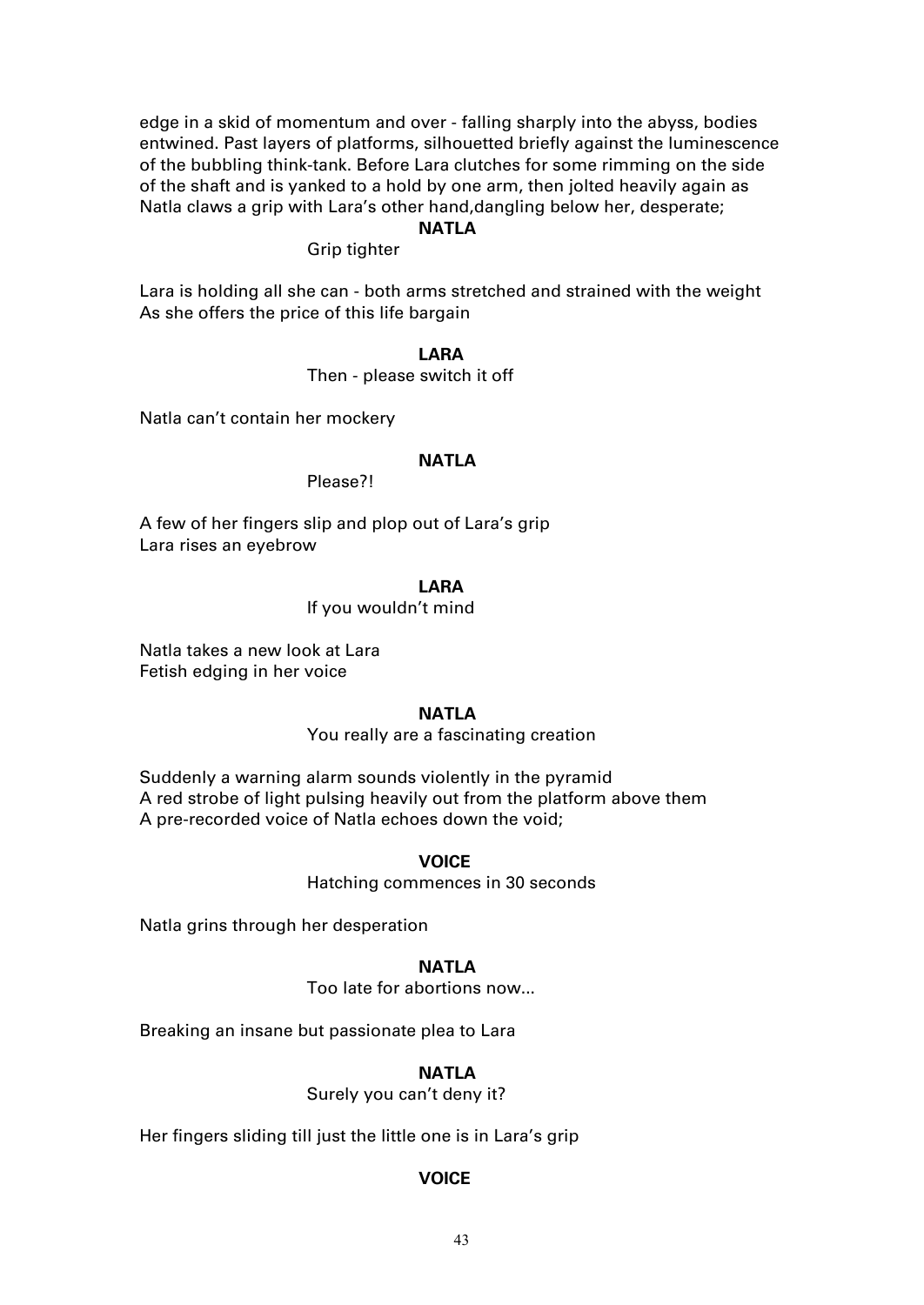## Twenty...

Lara cranes up to the pulsing red danger above And back down to the squirming Natla

# **LARA**

When I'm first on the menu of natural selection...

She empties Natla's pinky from her grip And boots a definite kick into her shoulders

## **LARA**

...I'm afraid I can

Sending Natla plummeting into the void below Her scream melting into the darkness with her

## **VOICE**

Ten...

The red light still flares out from above And Lara's already climbing swiftly up the guttering toward it

## **VOICE**

5...4...3...2...

Just as her leading hand clasps the lip of the platform, the warning alarm hits a frenzied pitch

## **VOICE**

 $ONF$ 

Then cuts... Moments before an explosion of shattered glass fills the air

As the think-tank's walls burst from the sheer mass of the obscured body within Water breaking out in a vast spill

Drenching down past Lara. Glass shards flying into the black around her

Then a cry of new born life sounds, as Lara jumps neatly onto the platform

Turning to a deep-throated growl...

Lara looks up from the hatching debris strewn across the ground... And comes face to face with Natla's latest creation...

GAME ON